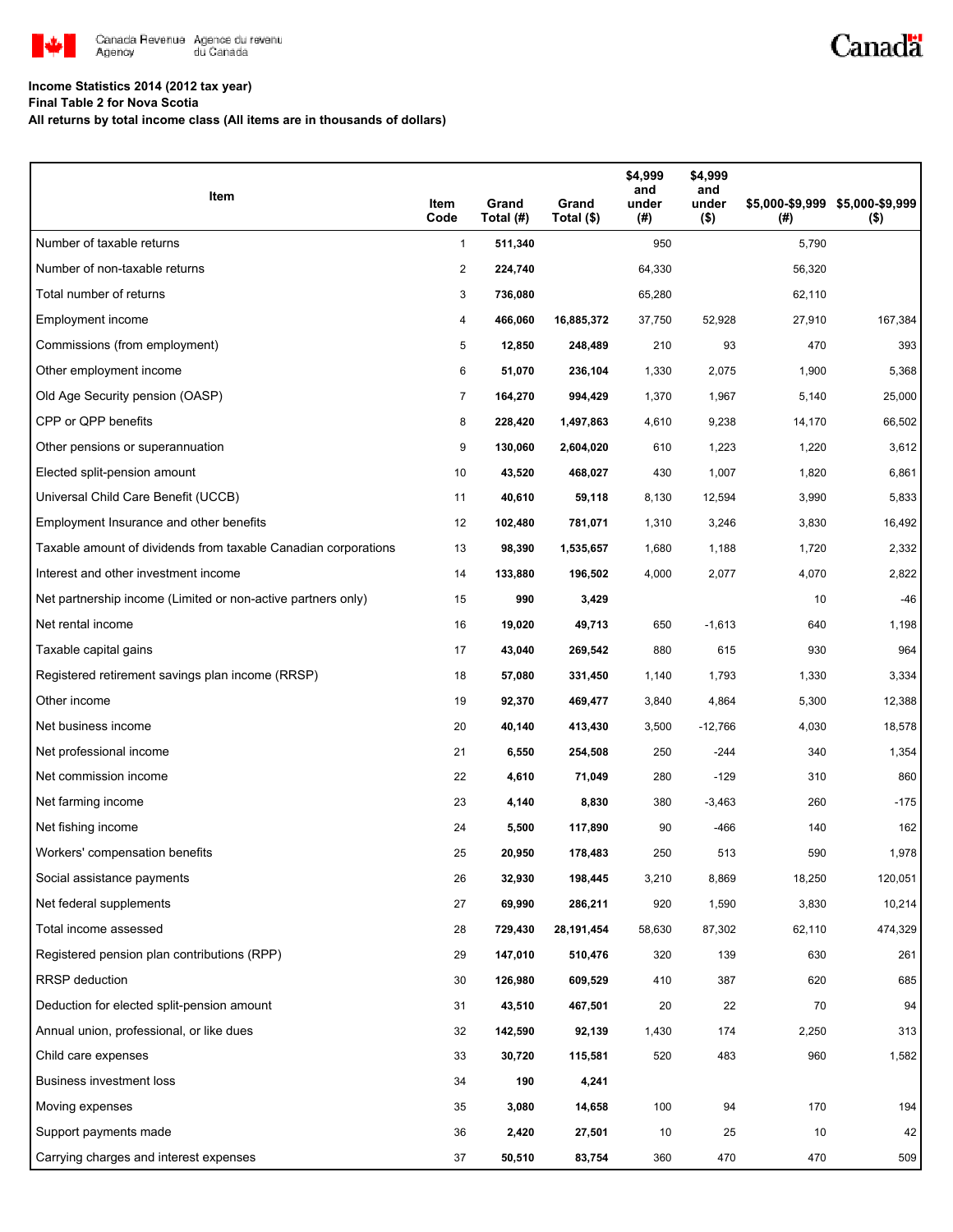

#### **Income Statistics 2014 (2012 tax year)**

**Final Table 2 for Nova Scotia**

**All returns by total income class (All items are in thousands of dollars)**

| Item                                                                                           | Item<br>Code | Grand<br>Total (#) | Grand<br>Total (\$) | \$4,999<br>and<br>under<br>(#) | \$4,999<br>and<br>under<br>$($ \$) | \$5,000-\$9,999 \$5,000-\$9,999<br>(# ) | $($ \$) |
|------------------------------------------------------------------------------------------------|--------------|--------------------|---------------------|--------------------------------|------------------------------------|-----------------------------------------|---------|
| Deductions for CPP/QPP contributions on self-employment and<br>other earnings                  | 38           | 33,000             | 25,474              | 650                            | 53                                 | 3,500                                   | 596     |
| Deductions for provincial parental insurance plan (PPIP) premiums<br>on self-employment income | 39           |                    |                     |                                |                                    |                                         |         |
| Exploration and development expenses                                                           | 40           | 860                | 10,803              |                                |                                    |                                         |         |
| Other employment expenses                                                                      | 41           | 23,170             | 91,803              | 110                            | 254                                | 180                                     | 229     |
| Clergy residence deduction                                                                     | 42           | 950                | 10,228              |                                |                                    |                                         |         |
| Other deductions                                                                               | 43           | 25,860             | 45,220              | 640                            | 344                                | 850                                     | 442     |
| Total deductions before adjustments                                                            | 44           | 368,100            | 2,109,231           | 4,170                          | 2,587                              | 8,270                                   | 5,050   |
| Social benefits repayment                                                                      | 45           | 15,040             | 39,478              |                                |                                    |                                         |         |
| Net income after adjustments                                                                   | 46           | 727,540            | 26,061,874          | 56,860                         | 102,304                            | 62,070                                  | 469,449 |
| Canadian Forces personnel and police deduction                                                 | 47           | 190                | 5,563               |                                |                                    |                                         |         |
| Security options deductions                                                                    | 48           | 700                | 15,659              |                                |                                    |                                         |         |
| Other payments deductions                                                                      | 49           | 120,580            | 663,107             | 4,370                          | 10,972                             | 22,470                                  | 132,243 |
| Non-capital losses of other years                                                              | 50           | 660                | 5,233               | 20                             | 128                                | 20                                      | 66      |
| Net capital losses of other years                                                              | 51           | 9,790              | 22,665              | 50                             | 31                                 | 70                                      | 96      |
| Capital gains deduction                                                                        | 52           | 970                | 77,042              |                                |                                    | 10                                      | 40      |
| Northern residents deductions                                                                  | 53           | 480                | 1,163               |                                |                                    |                                         |         |
| Additional deductions                                                                          | 54           | 4,170              | 17,442              | 70                             | 224                                | 100                                     | 150     |
| Farming/fishing losses of prior years                                                          | 55           | 160                | 1,593               |                                |                                    |                                         |         |
| Total deductions from net income                                                               | 56           | 135,470            | 809,496             | 4,500                          | 11,386                             | 22,640                                  | 132,605 |
| Taxable income assessed                                                                        | 57           | 710,020            | 25,253,866          | 54,560                         | 91,685                             | 49,630                                  | 336,938 |
| Basic personal amount                                                                          | 58           | 736,070            | 7,935,752           | 65,270                         | 691,882                            | 62,110                                  | 666,983 |
| Age amount                                                                                     | 59           | 159,150            | 981,005             | 1,620                          | 10,306                             | 5,270                                   | 35,045  |
| Spouse or common-law partner amount                                                            | 60           | 49,740             | 331,022             | 1,620                          | 14,140                             | 1,520                                   | 10,998  |
| Amount for eligible dependant                                                                  | 61           | 29,980             | 308,902             | 2,140                          | 22,079                             | 2,420                                   | 25,112  |
| Amount for children 17 and under                                                               | 62           | 92,730             | 347,887             | 4,400                          | 18,660                             | 3,840                                   | 14,182  |
| Amount for infirm dependants age 18 or older                                                   | 63           | 790                | 4,411               |                                |                                    | 10                                      | 70      |
| CPP or QPP contributions through employment                                                    | 64           | 404,720            | 568,361             | 6,450                          | 1,492                              | 20,580                                  | 3,446   |
| CPP or QPP contributions on self-employment and other earnings                                 | 65           | 33,000             | 25,474              | 650                            | 53                                 | 3,500                                   | 596     |
| Employment Insurance premiums                                                                  | 66           | 417,090            | 223,588             | 14,320                         | 1,705                              | 24,590                                  | 2,995   |
| PPIP premiums paid                                                                             | 67           |                    |                     |                                |                                    |                                         |         |
| PPIP premiums payable on employment income                                                     | 68           |                    |                     |                                |                                    |                                         |         |
| PPIP premiums payable on self-employment income                                                | 69           |                    |                     |                                |                                    |                                         |         |
| Volunteer firefighters' amount                                                                 | 70           | 5,590              | 16,757              | 190                            | 576                                | 160                                     | 465     |
| Canada employment amount                                                                       | 71           | 465,960            | 493,446             | 22,440                         | 21,438                             | 28,310                                  | 29,900  |
| Public transit amount                                                                          | 72           | 15,890             | 7,388               | 830                            | 207                                | 1,120                                   | 334     |
| Children's fitness amount                                                                      | 73           | 38,650             | 21,437              | 290                            | 126                                | 340                                     | 142     |
| Children's arts amount                                                                         | 74           | 12,840             | 6,068               | 90                             | 31                                 | 100                                     | 35      |

Canadä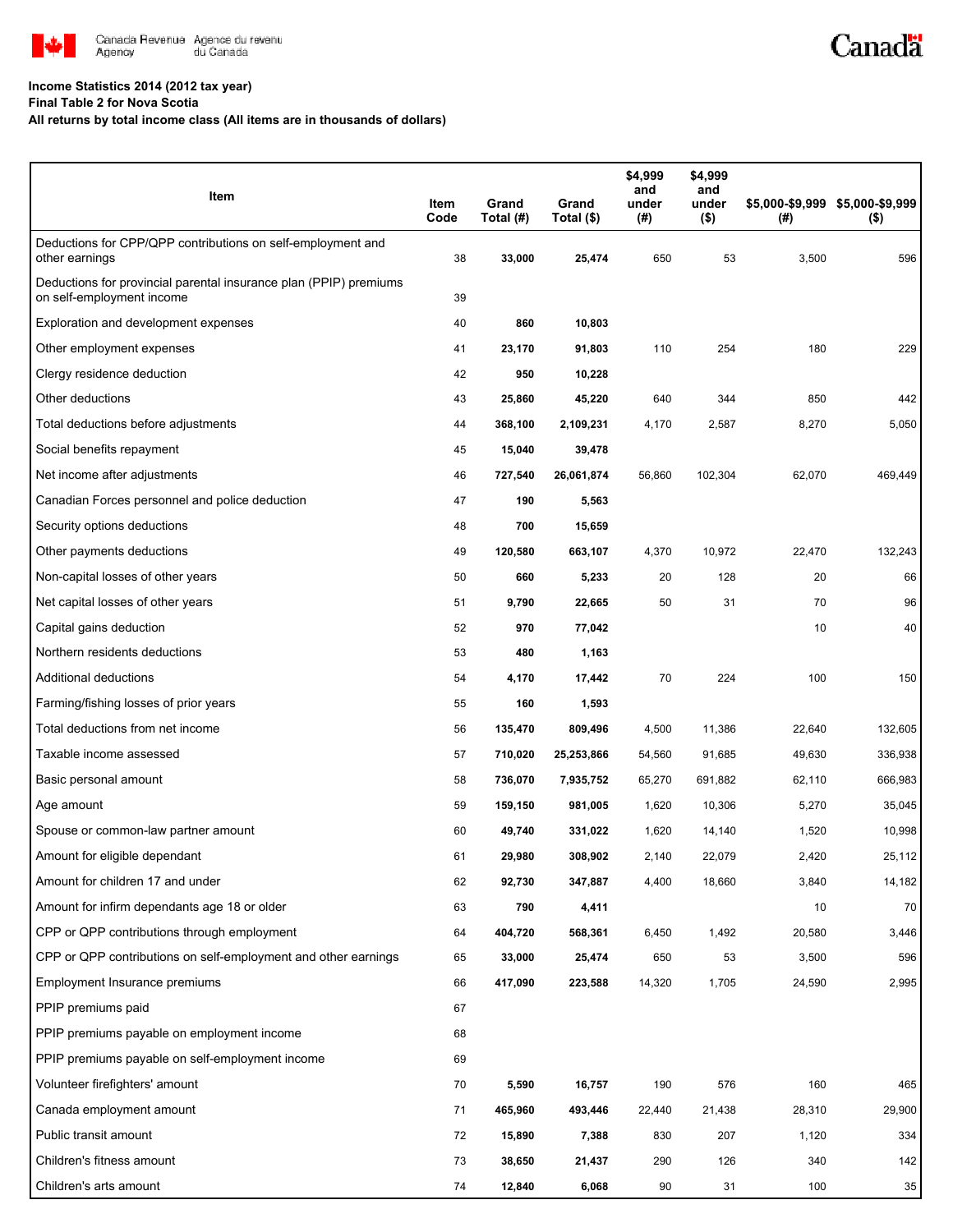

# Canadä

### **Income Statistics 2014 (2012 tax year)**

**Final Table 2 for Nova Scotia**

**All returns by total income class (All items are in thousands of dollars)**

|                                                                   |              |                    |                     | \$4,999<br>and | \$4,999<br>and   |        |                                            |
|-------------------------------------------------------------------|--------------|--------------------|---------------------|----------------|------------------|--------|--------------------------------------------|
| Item                                                              | Item<br>Code | Grand<br>Total (#) | Grand<br>Total (\$) | under<br>(#)   | under<br>$($ \$) | (# )   | \$5,000-\$9,999 \$5,000-\$9,999<br>$($ \$) |
| Home buyers' amount                                               | 75           | 4,620              | 21,457              | 30             | 123              |        |                                            |
| Pension income amount                                             | 76           | 158,620            | 304,440             | 960            | 1,254            | 2,840  | 4,526                                      |
| Caregiver amount                                                  | 77           | 4,910              | 24,325              | 50             | 319              | 60     | 308                                        |
| Disability amount                                                 | 78           | 29,130             | 219,124             | 1,240          | 9,368            | 2,820  | 21,197                                     |
| Disability amount transferred from a dependant                    | 79           | 9,150              | 90,799              | 190            | 2,073            | 170    | 1,954                                      |
| Interest paid on student loans                                    | 80           | 24,090             | 14,633              | 190            | 78               | 230    | 96                                         |
| Tuition, education, and textbook amounts                          | 81           | 40,240             | 226,118             |                |                  |        |                                            |
| Tuition, education, and textbook amounts transferred from a child | 82           | 17,470             | 91,163              | 10             | 46               | 20     | 70                                         |
| Amounts transferred from spouse or common-law partner             | 83           | 35,320             | 186,608             | 2,150          | 9,568            | 1,540  | 6,187                                      |
| Medical expenses                                                  | 84           | 154,900            | 336,182             | 1,970          | 2,144            | 3,490  | 3,785                                      |
| Total tax credits on personal amounts                             | 85           | 736,080            | 1,918,001           | 65,270         | 121,164          | 62,110 | 124,287                                    |
| Allowable charitable donations and government gifts               | 86           | 155,930            | 185,473             | 240            | 200              | 490    | 151                                        |
| Eligible cultural and ecological gifts                            | 87           | 250                | 422                 |                |                  |        |                                            |
| Total tax credit on donations and gifts                           | 88           | 154,560            | 50,382              | 230            | 12               | 470    | 35                                         |
| Total federal non-refundable tax credits                          | 89           | 736,080            | 1,968,383           | 65,270         | 121,176          | 62,110 | 124,322                                    |
| Federal dividend tax credit                                       | 90           | 86,750             | 202,728             | 160            | $\mathbf{1}$     | 140    | $\mathbf{1}$                               |
| Overseas employment tax credit                                    | 91           | 470                | 5,357               |                |                  |        |                                            |
| Minimum tax carryover                                             | 92           | 1,080              | 2,762               |                |                  |        |                                            |
| Basic federal tax                                                 | 93           | 451,730            | 2,503,350           | 240            | 34               | 440    | 156                                        |
| Federal Foreign Tax Credit                                        | 94           | 22,330             | 17,434              |                |                  |        |                                            |
| Federal Political contribution tax credit                         | 95           | 4,130              | 647                 |                |                  |        |                                            |
| <b>Investment Tax Credit</b>                                      | 96           | 1,740              | 2,367               |                |                  |        |                                            |
| Labour-sponsored funds tax credit                                 | 97           | 70                 | 36                  |                |                  |        |                                            |
| Alternative minimum tax payable                                   | 98           | 960                | 3,835               |                |                  |        |                                            |
| Net federal tax                                                   | 99           | 450,890            | 2,483,339           | 230            | 34               | 430    | 160                                        |
| CPP contributions on self-employment                              | 100          | 33,000             | 50,948              | 650            | 106              | 3,500  | 1,192                                      |
| Social Benefits repayment                                         | 101          | 15,040             | 39,478              |                |                  |        |                                            |
| <b>Net Provincial Tax</b>                                         | 102          | 497,010            | 2,005,258           | 250            | 31               | 2,470  | 229                                        |
| Total tax payable                                                 | 103          | 511,340            | 4,579,076           | 950            | 171              | 5,790  | 1,583                                      |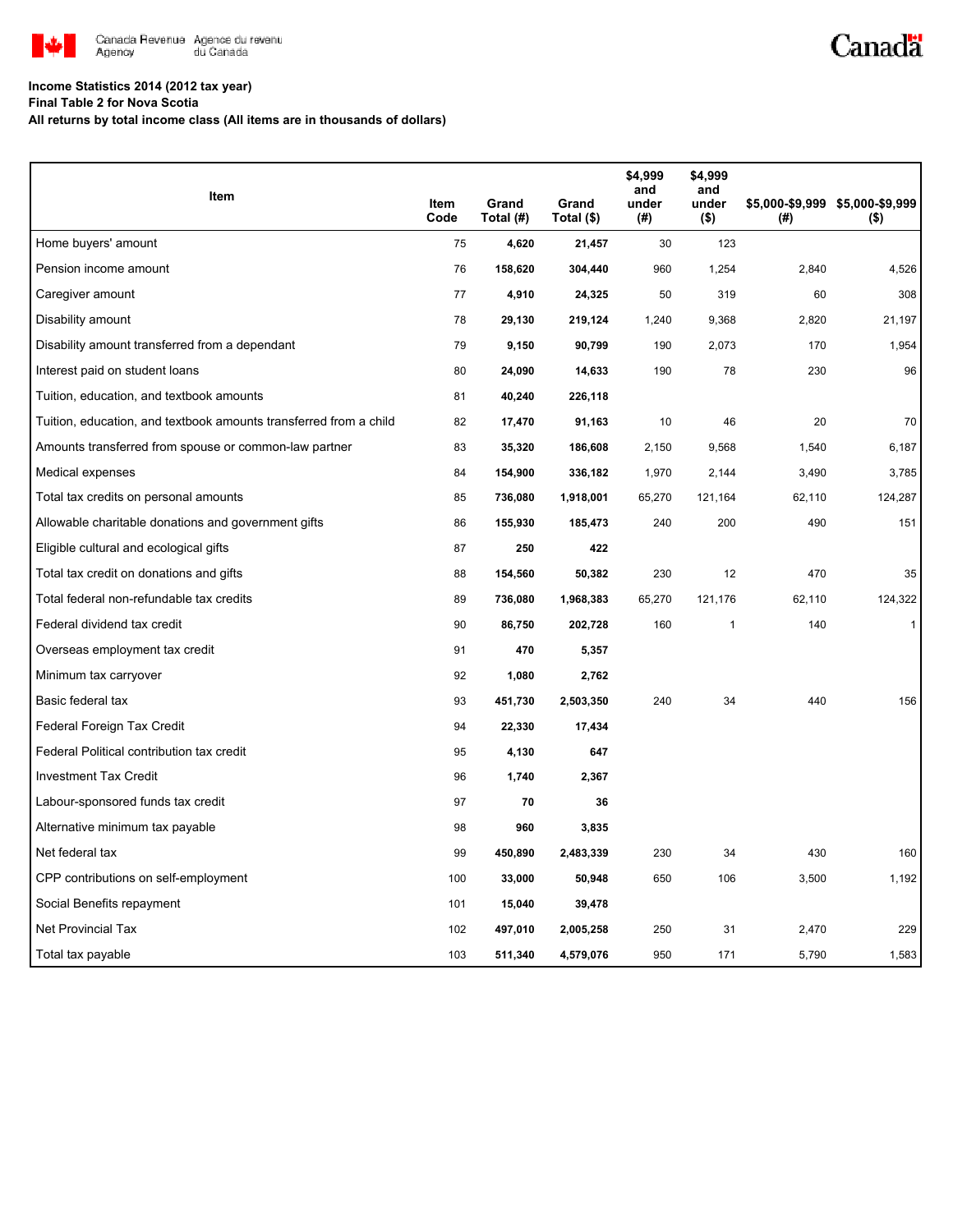| Item                                                                          | Item<br>Code   | (# )   | \$10,000-\$14,999 \$10,000-\$14,999 \$15,000-\$19,999 \$15,000-\$19,999 \$20,000-\$24,999 \$20,000-\$24,999<br>$($ \$) | (# )   | $($ \$)   | (#)    | $($ \$)   |
|-------------------------------------------------------------------------------|----------------|--------|------------------------------------------------------------------------------------------------------------------------|--------|-----------|--------|-----------|
| Number of taxable returns                                                     | $\mathbf{1}$   | 18,750 |                                                                                                                        | 36,860 |           | 50,230 |           |
| Number of non-taxable returns                                                 | $\overline{c}$ | 39,140 |                                                                                                                        | 42,020 |           | 12,550 |           |
| Total number of returns                                                       | 3              | 57,890 |                                                                                                                        | 78,880 |           | 62,770 |           |
| Employment income                                                             | 4              | 29,430 | 276,308                                                                                                                | 31,600 | 417,162   | 34,080 | 595,421   |
| Commissions (from employment)                                                 | 5              | 780    | 1,122                                                                                                                  | 970    | 2,289     | 1,120  | 3,899     |
| Other employment income                                                       | 6              | 2,200  | 6,271                                                                                                                  | 2,720  | 8,335     | 3,590  | 11,897    |
| Old Age Security pension (OASP)                                               | $\overline{7}$ | 13,850 | 80,721                                                                                                                 | 39,760 | 250,946   | 23,060 | 144,523   |
| CPP or QPP benefits                                                           | 8              | 20,850 | 104,302                                                                                                                | 42,330 | 229,490   | 28,180 | 201,503   |
| Other pensions or superannuation                                              | 9              | 3,170  | 10,789                                                                                                                 | 10,380 | 39,235    | 17,290 | 110,628   |
| Elected split-pension amount                                                  | 10             | 3,570  | 18,823                                                                                                                 | 5,110  | 37,951    | 5,590  | 55,716    |
| Universal Child Care Benefit (UCCB)                                           | 11             | 4,660  | 6,831                                                                                                                  | 3,730  | 5,339     | 3,190  | 4,375     |
| Employment Insurance and other<br>benefits                                    | 12             | 8,750  | 49,854                                                                                                                 | 12,520 | 86,253    | 13,600 | 104,156   |
| Taxable amount of dividends from<br>taxable Canadian corporations             | 13             | 2,840  | 5,011                                                                                                                  | 5,010  | 8,817     | 5,830  | 13,267    |
| Interest and other investment income                                          | 14             | 6,150  | 4,565                                                                                                                  | 11,940 | 9,069     | 11,580 | 10,673    |
| Net partnership income (Limited or<br>non-active partners only)               | 15             | 10     | 24                                                                                                                     |        |           | 10     | $-1$      |
| Net rental income                                                             | 16             | 900    | 1,783                                                                                                                  | 1,060  | 2,103     | 1,110  | 2,227     |
| Taxable capital gains                                                         | 17             | 1,380  | 1,387                                                                                                                  | 2,290  | 2,285     | 2,700  | 2,953     |
| Registered retirement savings plan<br>income (RRSP)                           | 18             | 2,010  | 6,672                                                                                                                  | 2,830  | 10,093    | 3,730  | 14,495    |
| Other income                                                                  | 19             | 5,670  | 15,565                                                                                                                 | 6,130  | 15,780    | 6,390  | 16,909    |
| Net business income                                                           | 20             | 4,610  | 32,375                                                                                                                 | 4,010  | 34,607    | 3,350  | 32,760    |
| Net professional income                                                       | 21             | 360    | 2,339                                                                                                                  | 380    | 3,299     | 330    | 3,292     |
| Net commission income                                                         | 22             | 390    | 1,590                                                                                                                  | 400    | 2,354     | 340    | 2,392     |
| Net farming income                                                            | 23             | 310    | $-78$                                                                                                                  | 390    | $-181$    | 330    | 338       |
| Net fishing income                                                            | 24             | 230    | 579                                                                                                                    | 330    | 1,485     | 380    | 2,514     |
| Workers' compensation benefits                                                | 25             | 1,060  | 5,761                                                                                                                  | 2,090  | 13,150    | 3,200  | 25,407    |
| Social assistance payments                                                    | 26             | 6,540  | 48,187                                                                                                                 | 2,230  | 11,270    | 1,200  | 4,587     |
| Net federal supplements                                                       | 27             | 11,190 | 39,149                                                                                                                 | 34,650 | 183,600   | 13,920 | 36,778    |
| Total income assessed                                                         | 28             | 57,890 | 721,354                                                                                                                | 78,880 | 1,377,001 | 62,770 | 1,403,708 |
| Registered pension plan contributions<br>(RPP)                                | 29             | 1,270  | 714                                                                                                                    | 2,580  | 1,816     | 4,630  | 4,446     |
| RRSP deduction                                                                | 30             | 1,380  | 1,585                                                                                                                  | 2,530  | 3,315     | 4,100  | 5,967     |
| Deduction for elected split-pension<br>amount                                 | 31             | 210    | 287                                                                                                                    | 1,010  | 1,587     | 2,480  | 6,043     |
| Annual union, professional, or like<br>dues                                   | 32             | 3,110  | 507                                                                                                                    | 4,300  | 877       | 6,440  | 1,677     |
| Child care expenses                                                           | 33             | 1,460  | 2,828                                                                                                                  | 2,200  | 5,070     | 2,520  | 6,906     |
| Business investment loss                                                      | 34             |        |                                                                                                                        |        |           |        |           |
| Moving expenses                                                               | 35             | 200    | 255                                                                                                                    | 230    | 363       | 250    | 493       |
| Support payments made                                                         | 36             | 20     | 67                                                                                                                     | 40     | 101       | 80     | 290       |
| Carrying charges and interest<br>expenses                                     | 37             | 840    | 671                                                                                                                    | 2,030  | 1,322     | 2,870  | 1,791     |
| Deductions for CPP/QPP contributions<br>on self-employment and other earnings | 38             | 4,120  | 1,353                                                                                                                  | 3,560  | 1,659     | 3,000  | 1,702     |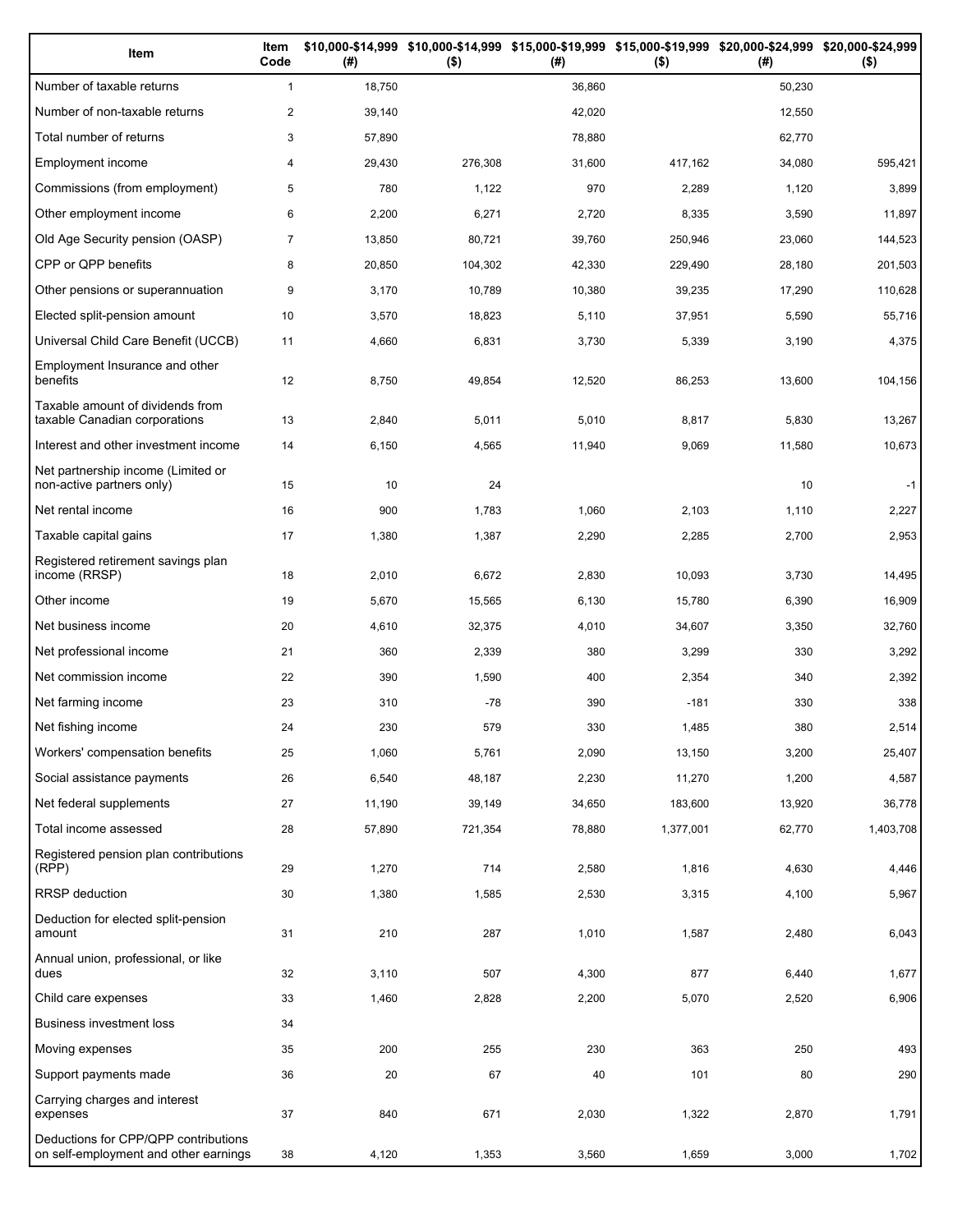| Item                                                                                              | Item<br>Code | (# )   | \$10,000-\$14,999 \$10,000-\$14,999 \$15,000-\$19,999 \$15,000-\$19,999 \$20,000-\$24,999 \$20,000-\$24,999<br>$($ \$) | (#)    | $($ \$)        | (#)    | $($ \$)   |
|---------------------------------------------------------------------------------------------------|--------------|--------|------------------------------------------------------------------------------------------------------------------------|--------|----------------|--------|-----------|
| Deductions for provincial parental<br>insurance plan (PPIP) premiums on<br>self-employment income | 39           |        |                                                                                                                        |        |                |        |           |
| Exploration and development expenses                                                              | 40           |        |                                                                                                                        |        |                | 10     | 13        |
| Other employment expenses                                                                         | 41           | 320    | 707                                                                                                                    | 630    | 1,099          | 880    | 1,524     |
| Clergy residence deduction                                                                        | 42           | 10     | 55                                                                                                                     | 20     | 93             | 40     | 207       |
| Other deductions                                                                                  | 43           | 1,670  | 931                                                                                                                    | 2,640  | 1,663          | 2,950  | 1,649     |
| Total deductions before adjustments                                                               | 44           | 11,990 | 10,064                                                                                                                 | 16,950 | 19,173         | 22,320 | 32,741    |
| Social benefits repayment                                                                         | 45           |        |                                                                                                                        |        |                |        |           |
| Net income after adjustments                                                                      | 46           | 57,870 | 711,472                                                                                                                | 78,860 | 1,358,088      | 62,770 | 1,371,037 |
| Canadian Forces personnel and police<br>deduction                                                 | 47           |        |                                                                                                                        |        |                |        |           |
| Security options deductions                                                                       | 48           |        |                                                                                                                        | 10     | $\overline{7}$ | 20     | 14        |
| Other payments deductions                                                                         | 49           | 18,320 | 93,110                                                                                                                 | 38,170 | 208,020        | 17,210 | 66,772    |
| Non-capital losses of other years                                                                 | 50           | 70     | 128                                                                                                                    | 110    | 323            | 90     | 469       |
| Net capital losses of other years                                                                 | 51           | 140    | 120                                                                                                                    | 290    | 254            | 410    | 310       |
| Capital gains deduction                                                                           | 52           |        |                                                                                                                        | 20     | 46             | 20     | 84        |
| Northern residents deductions                                                                     | 53           |        |                                                                                                                        |        |                | 10     | 16        |
| Additional deductions                                                                             | 54           | 270    | 470                                                                                                                    | 680    | 2,111          | 760    | 2,734     |
| Farming/fishing losses of prior years                                                             | 55           |        |                                                                                                                        | 10     | 21             |        |           |
| Total deductions from net income                                                                  | 56           | 18,670 | 93,849                                                                                                                 | 38,750 | 210,792        | 17,970 | 70,440    |
| Taxable income assessed                                                                           | 57           | 56,060 | 617,699                                                                                                                | 78,450 | 1,147,404      | 62,530 | 1,300,675 |
| Basic personal amount                                                                             | 58           | 57,890 | 623,258                                                                                                                | 78,880 | 851,483        | 62,770 | 677,716   |
| Age amount                                                                                        | 59           | 13,910 | 93,243                                                                                                                 | 39,790 | 267,260        | 23,090 | 155,081   |
| Spouse or common-law partner<br>amount                                                            | 60           | 3,110  | 22,263                                                                                                                 | 4,850  | 23,842         | 5,030  | 27,358    |
| Amount for eligible dependant                                                                     | 61           | 3,260  | 34,077                                                                                                                 | 3,240  | 33,856         | 3,380  | 34,903    |
| Amount for children 17 and under                                                                  | 62           | 5,230  | 19,453                                                                                                                 | 5,570  | 20,153         | 6,050  | 21,531    |
| Amount for infirm dependants age 18<br>or older                                                   | 63           | 20     | 115                                                                                                                    | 50     | 307            | 70     | 371       |
| CPP or QPP contributions through<br>employment                                                    | 64           | 25,320 | 8,581                                                                                                                  | 28,990 | 15,236         | 31,950 | 23,535    |
| CPP or QPP contributions on<br>self-employment and other earnings                                 | 65           | 4,120  | 1,353                                                                                                                  | 3,560  | 1,659          | 3,000  | 1,702     |
| Employment Insurance premiums                                                                     | 66           | 26,850 | 4,983                                                                                                                  | 29,670 | 7,555          | 32,450 | 10,754    |
| PPIP premiums paid                                                                                | 67           |        |                                                                                                                        |        |                |        |           |
| PPIP premiums payable on<br>employment income                                                     | 68           |        |                                                                                                                        |        |                |        |           |
| PPIP premiums payable on<br>self-employment income                                                | 69           |        |                                                                                                                        |        |                |        |           |
| Volunteer firefighters' amount                                                                    | 70           | 200    | 609                                                                                                                    | 260    | 792            | 410    | 1,215     |
| Canada employment amount                                                                          | 71           | 30,000 | 31,882                                                                                                                 | 32,510 | 34,626         | 35,810 | 37,673    |
| Public transit amount                                                                             | 72           | 1,290  | 432                                                                                                                    | 1,370  | 570            | 1,470  | 699       |
| Children's fitness amount                                                                         | 73           | 660    | 273                                                                                                                    | 1,040  | 454            | 1,450  | 623       |
| Children's arts amount                                                                            | 74           | 180    | 72                                                                                                                     | 270    | 107            | 400    | 149       |
| Home buyers' amount                                                                               | 75           | 50     | 221                                                                                                                    | 90     | 389            | 220    | 977       |
| Pension income amount                                                                             | 76           | 6,250  | 10,445                                                                                                                 | 14,560 | 24,917         | 21,380 | 40,936    |
| Caregiver amount                                                                                  | 77           | 130    | 622                                                                                                                    | 230    | 1,074          | 430    | 1,954     |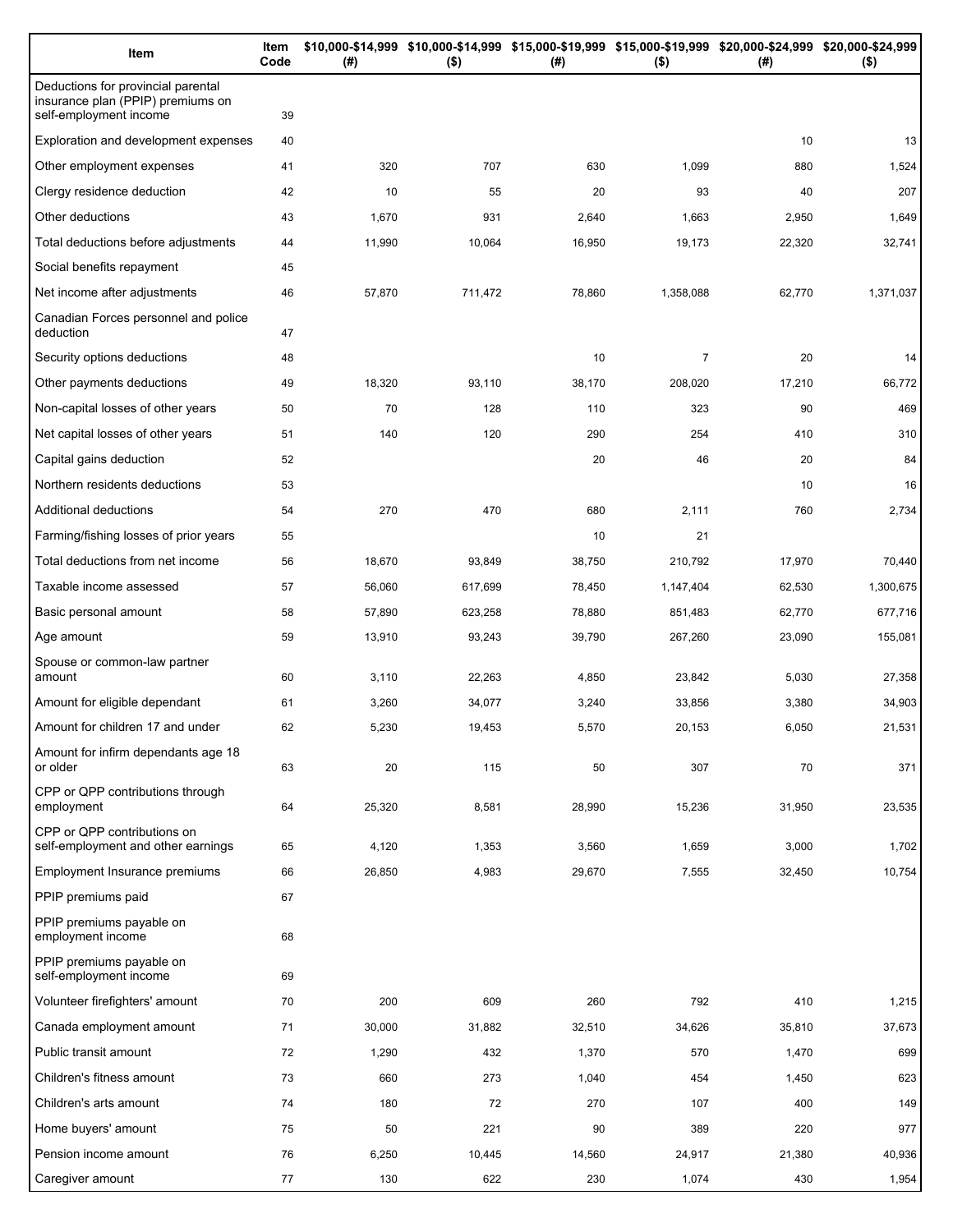| Item                                                                 | Item<br>Code | (#)    | \$10,000-\$14,999 \$10,000-\$14,999 \$15,000-\$19,999 \$15,000-\$19,999 \$20,000-\$24,999 \$20,000-\$24,999<br>$($ \$) | (#)    | $($ \$)        | (# )   | $($ \$) |
|----------------------------------------------------------------------|--------------|--------|------------------------------------------------------------------------------------------------------------------------|--------|----------------|--------|---------|
| Disability amount                                                    | 78           | 2,930  | 21,884                                                                                                                 | 3,470  | 25,991         | 4,260  | 31,972  |
| Disability amount transferred from a<br>dependant                    | 79           | 280    | 3,027                                                                                                                  | 410    | 3.925          | 590    | 5,488   |
| Interest paid on student loans                                       | 80           | 650    | 254                                                                                                                    | 1,490  | 691            | 2,020  | 973     |
| Tuition, education, and textbook<br>amounts                          | 81           | 4,840  | 5,548                                                                                                                  | 7,760  | 29,528         | 5,600  | 34,344  |
| Tuition, education, and textbook<br>amounts transferred from a child | 82           | 50     | 159                                                                                                                    | 190    | 722            | 400    | 1,770   |
| Amounts transferred from spouse or<br>common-law partner             | 83           | 3,770  | 18,056                                                                                                                 | 6,270  | 37,018         | 4,920  | 29,591  |
| Medical expenses                                                     | 84           | 7,840  | 10,030                                                                                                                 | 17,160 | 31,893         | 22,420 | 45,555  |
| Total tax credits on personal amounts                                | 85           | 57,890 | 136,628                                                                                                                | 78,880 | 212,109        | 62,770 | 178,032 |
| Allowable charitable donations and<br>government gifts               | 86           | 1,680  | 723                                                                                                                    | 6,160  | 3,509          | 10,610 | 6,710   |
| Eligible cultural and ecological gifts                               | 87           |        |                                                                                                                        | 20     | 11             | 30     | 25      |
| Total tax credit on donations and gifts                              | 88           | 1,630  | 177                                                                                                                    | 6,070  | 889            | 10,510 | 1,732   |
| Total federal non-refundable tax credits                             | 89           | 57,890 | 136,805                                                                                                                | 78,880 | 212,998        | 62,770 | 179,764 |
| Federal dividend tax credit                                          | 90           | 920    | 71                                                                                                                     | 1,910  | 328            | 3,810  | 877     |
| Overseas employment tax credit                                       | 91           |        |                                                                                                                        |        |                |        |         |
| Minimum tax carryover                                                | 92           |        |                                                                                                                        |        |                | 30     | 22      |
| Basic federal tax                                                    | 93           | 9,090  | 1,819                                                                                                                  | 23,060 | 13,245         | 36,920 | 34,463  |
| Federal Foreign Tax Credit                                           | 94           | 100    | 3                                                                                                                      | 300    | 19             | 620    | 33      |
| Federal Political contribution tax credit                            | 95           |        |                                                                                                                        | 30     | $\overline{2}$ | 100    | 9       |
| <b>Investment Tax Credit</b>                                         | 96           | 30     | 5                                                                                                                      | 60     | 21             | 70     | 40      |
| Labour-sponsored funds tax credit                                    | 97           |        |                                                                                                                        |        |                |        |         |
| Alternative minimum tax payable                                      | 98           |        |                                                                                                                        |        |                |        |         |
| Net federal tax                                                      | 99           | 9.000  | 1,813                                                                                                                  | 22,950 | 13.213         | 36,840 | 34,389  |
| CPP contributions on self-employment                                 | 100          | 4,120  | 2,707                                                                                                                  | 3,560  | 3,319          | 3,000  | 3,405   |
| Social Benefits repayment                                            | 101          |        |                                                                                                                        |        |                |        |         |
| <b>Net Provincial Tax</b>                                            | 102          | 15,850 | 3,186                                                                                                                  | 34,990 | 14,883         | 48,280 | 35,821  |
| Total tax payable                                                    | 103          | 18,750 | 7,711                                                                                                                  | 36,860 | 31,418         | 50,230 | 73,619  |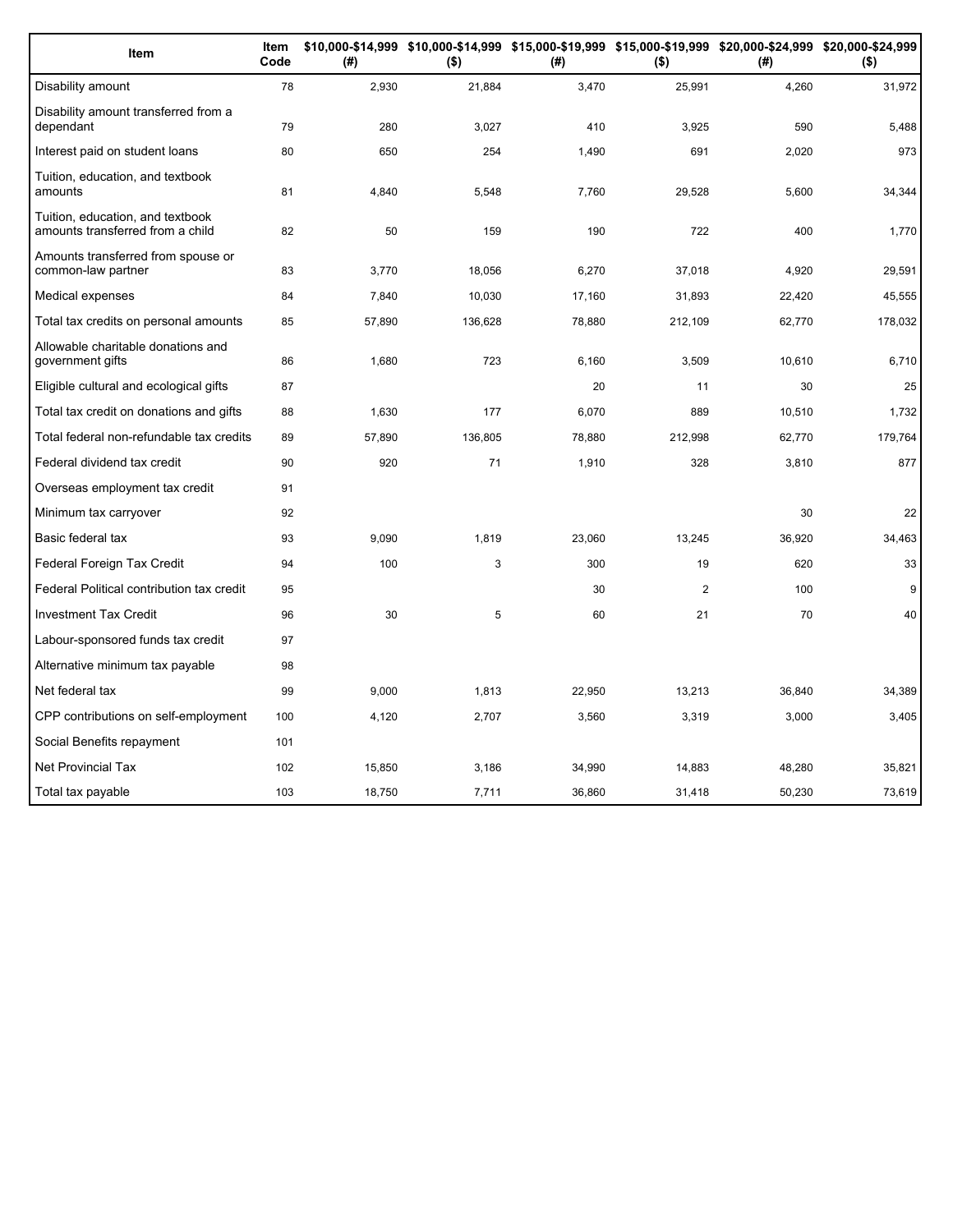| Item                                                                          | Item<br>Code   | (#)    | $($ \$)   | (#)    | \$25,000-\$29,999 \$25,000-\$29,999 \$30,000-\$34,999 \$30,000-\$34,999 \$35,000-\$39,999 \$35,000-\$39,999<br>$($ \$) | (# )   | $($ \$)   |
|-------------------------------------------------------------------------------|----------------|--------|-----------|--------|------------------------------------------------------------------------------------------------------------------------|--------|-----------|
| Number of taxable returns                                                     | $\mathbf{1}$   | 48,430 |           | 48,960 |                                                                                                                        | 44,320 |           |
| Number of non-taxable returns                                                 | $\overline{c}$ | 4,780  |           | 2,640  |                                                                                                                        | 1,430  |           |
| Total number of returns                                                       | 3              | 53,210 |           | 51,590 |                                                                                                                        | 45,750 |           |
| Employment income                                                             | 4              | 33,820 | 728,930   | 34,770 | 921,261                                                                                                                | 32,810 | 1,033,892 |
| Commissions (from employment)                                                 | 5              | 1,020  | 4,716     | 990    | 5,660                                                                                                                  | 970    | 7,125     |
| Other employment income                                                       | 6              | 3,620  | 13,309    | 3,750  | 13,780                                                                                                                 | 3,700  | 15,299    |
| Old Age Security pension (OASP)                                               | $\overline{7}$ | 14,820 | 91.661    | 13,260 | 81,567                                                                                                                 | 9,890  | 60,585    |
| CPP or QPP benefits                                                           | 8              | 19,920 | 142,156   | 18,150 | 131,845                                                                                                                | 14,580 | 109,675   |
| Other pensions or superannuation                                              | 9              | 13,930 | 148,735   | 13,500 | 192,739                                                                                                                | 11,130 | 208,385   |
| Elected split-pension amount                                                  | 10             | 5,800  | 71,189    | 5,210  | 68,340                                                                                                                 | 2,860  | 38,986    |
| Universal Child Care Benefit (UCCB)                                           | 11             | 2,870  | 3,940     | 2,570  | 3,572                                                                                                                  | 2,260  | 3,141     |
| Employment Insurance and other<br>benefits                                    | 12             | 12,910 | 108,752   | 11,190 | 98,082                                                                                                                 | 8,510  | 72,508    |
| Taxable amount of dividends from<br>taxable Canadian corporations             | 13             | 5,810  | 20,236    | 6,680  | 27,904                                                                                                                 | 6,350  | 40,773    |
| Interest and other investment income                                          | 14             | 10,070 | 10,672    | 10,330 | 11,391                                                                                                                 | 8,970  | 10,049    |
| Net partnership income (Limited or<br>non-active partners only)               | 15             | 20     |           | 10     | $-2$                                                                                                                   | 20     | -8        |
| Net rental income                                                             | 16             | 1,130  | 2,150     | 1,210  | 2,098                                                                                                                  | 1,110  | 1,901     |
| Taxable capital gains                                                         | 17             | 2,670  | 3,446     | 3,000  | 3,870                                                                                                                  | 2,710  | 4,731     |
| Registered retirement savings plan<br>income (RRSP)                           | 18             | 4,080  | 18,003    | 4,410  | 19,549                                                                                                                 | 4,370  | 20,205    |
| Other income                                                                  | 19             | 6,210  | 19,076    | 6,670  | 20,982                                                                                                                 | 5,940  | 19,461    |
| Net business income                                                           | 20             | 2,980  | 30,259    | 2,560  | 28,891                                                                                                                 | 2,170  | 27,165    |
| Net professional income                                                       | 21             | 280    | 3,208     | 290    | 3,409                                                                                                                  | 270    | 3,671     |
| Net commission income                                                         | 22             | 370    | 3,247     | 350    | 3,525                                                                                                                  | 270    | 3,193     |
| Net farming income                                                            | 23             | 310    | 24        | 300    | 200                                                                                                                    | 250    | 214       |
| Net fishing income                                                            | 24             | 440    | 4,313     | 520    | 6,010                                                                                                                  | 480    | 6,687     |
| Workers' compensation benefits                                                | 25             | 2,580  | 22,901    | 2,430  | 23,707                                                                                                                 | 2,020  | 20,561    |
| Social assistance payments                                                    | 26             | 540    | 2,039     | 280    | 965                                                                                                                    | 170    | 584       |
| Net federal supplements                                                       | 27             | 2,720  | 7,550     | 1,190  | 3,457                                                                                                                  | 690    | 1,648     |
| Total income assessed                                                         | 28             | 53,210 | 1,463,310 | 51,590 | 1,675,255                                                                                                              | 45,750 | 1,712,737 |
| Registered pension plan contributions<br>(RPP)                                | 29             | 6,820  | 8,427     | 10,890 | 17,897                                                                                                                 | 12,940 | 26,358    |
| RRSP deduction                                                                | 30             | 5,880  | 9,839     | 7,980  | 14,983                                                                                                                 | 8,990  | 19,385    |
| Deduction for elected split-pension<br>amount                                 | 31             | 3,020  | 11,295    | 3,930  | 19,937                                                                                                                 | 4,280  | 31,691    |
| Annual union, professional, or like<br>dues                                   | 32             | 8,260  | 2,551     | 11,540 | 4,498                                                                                                                  | 12,470 | 5,823     |
| Child care expenses                                                           | 33             | 2,860  | 8,771     | 3,090  | 10,772                                                                                                                 | 2,900  | 11,282    |
| Business investment loss                                                      | 34             |        |           |        |                                                                                                                        |        |           |
| Moving expenses                                                               | 35             | 260    | 778       | 220    | 753                                                                                                                    | 190    | 759       |
| Support payments made                                                         | 36             | 110    | 456       | 110    | 560                                                                                                                    | 130    | 643       |
| Carrying charges and interest<br>expenses                                     | 37             | 2,840  | 2,049     | 3,400  | 2,603                                                                                                                  | 3,190  | 2,980     |
| Deductions for CPP/QPP contributions<br>on self-employment and other earnings | 38             | 2,690  | 1,769     | 2,460  | 1,830                                                                                                                  | 2,090  | 1,787     |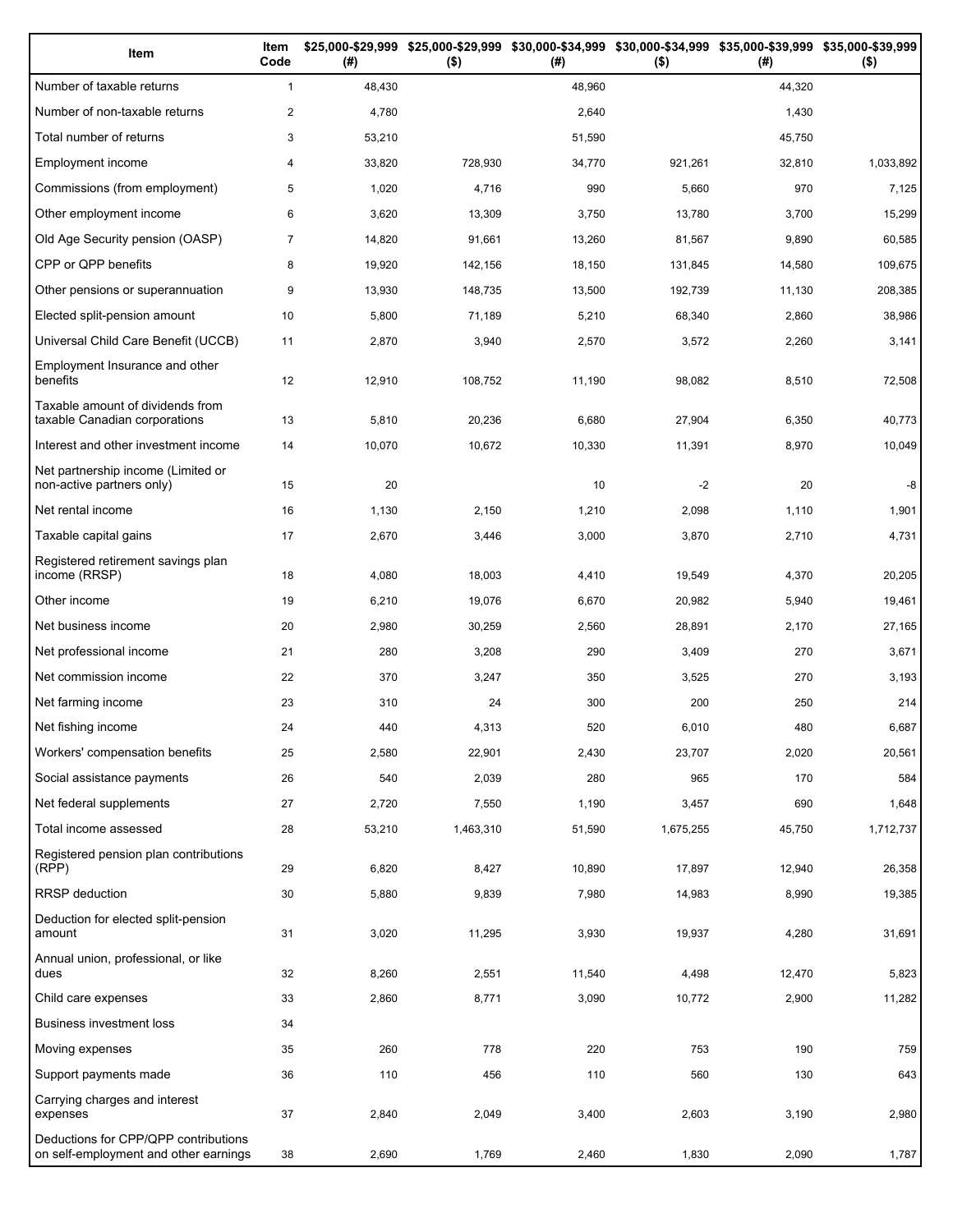| Item                                                                                              | Item<br>Code | (#)    | \$25,000-\$29,999 \$25,000-\$29,999 \$30,000-\$34,999 \$30,000-\$34,999 \$35,000-\$39,999 \$35,000-\$39,999<br>$($ \$) | (#)    | $($ \$)   | (#)    | $($ \$)   |
|---------------------------------------------------------------------------------------------------|--------------|--------|------------------------------------------------------------------------------------------------------------------------|--------|-----------|--------|-----------|
| Deductions for provincial parental<br>insurance plan (PPIP) premiums on<br>self-employment income | 39           |        |                                                                                                                        |        |           |        |           |
| Exploration and development expenses                                                              | 40           | 10     | 29                                                                                                                     | 10     | 35        | 20     | 34        |
| Other employment expenses                                                                         | 41           | 1,180  | 2,432                                                                                                                  | 1,480  | 3,361     | 1,760  | 4,455     |
| Clergy residence deduction                                                                        | 42           | 70     | 475                                                                                                                    | 110    | 816       | 90     | 765       |
| Other deductions                                                                                  | 43           | 2,790  | 1,856                                                                                                                  | 2,580  | 1,730     | 2,070  | 1,644     |
| Total deductions before adjustments                                                               | 44           | 25,370 | 50,811                                                                                                                 | 30,370 | 79,816    | 30,890 | 107,759   |
| Social benefits repayment                                                                         | 45           |        |                                                                                                                        |        |           |        |           |
| Net income after adjustments                                                                      | 46           | 53,200 | 1,412,605                                                                                                              | 51,590 | 1,595,466 | 45,750 | 1,605,059 |
| Canadian Forces personnel and police<br>deduction                                                 | 47           |        |                                                                                                                        |        |           |        |           |
| Security options deductions                                                                       | 48           | 30     | 19                                                                                                                     | 40     | 23        | 40     | 24        |
| Other payments deductions                                                                         | 49           | 5,460  | 32,490                                                                                                                 | 3,780  | 28,128    | 2,820  | 22,793    |
| Non-capital losses of other years                                                                 | 50           | 70     | 363                                                                                                                    | 50     | 402       | 40     | 383       |
| Net capital losses of other years                                                                 | 51           | 490    | 363                                                                                                                    | 610    | 502       | 590    | 664       |
| Capital gains deduction                                                                           | 52           | 30     | 163                                                                                                                    | 30     | 172       | 40     | 255       |
| Northern residents deductions                                                                     | 53           | 10     | 33                                                                                                                     | 10     | 18        | 10     | 23        |
| Additional deductions                                                                             | 54           | 470    | 1,518                                                                                                                  | 340    | 1,302     | 240    | 938       |
| Farming/fishing losses of prior years                                                             | 55           | 20     | 86                                                                                                                     | 10     | 63        | 10     | 70        |
| Total deductions from net income                                                                  | 56           | 6,400  | 35,059                                                                                                                 | 4,770  | 30,610    | 3,710  | 25,151    |
| Taxable income assessed                                                                           | 57           | 53,060 | 1,377,566                                                                                                              | 51,490 | 1,564,874 | 45,730 | 1,579,910 |
| Basic personal amount                                                                             | 58           | 53,210 | 574,906                                                                                                                | 51,590 | 557,779   | 45,750 | 494,698   |
| Age amount                                                                                        | 59           | 14,840 | 99,722                                                                                                                 | 13,280 | 89,078    | 9,910  | 63,258    |
| Spouse or common-law partner<br>amount                                                            | 60           | 4,290  | 25,956                                                                                                                 | 3,790  | 23,949    | 3,310  | 21,945    |
| Amount for eligible dependant                                                                     | 61           | 2,840  | 29,278                                                                                                                 | 2,610  | 26,853    | 2,250  | 23,062    |
| Amount for children 17 and under                                                                  | 62           | 5,990  | 21,645                                                                                                                 | 6,200  | 22,177    | 6,280  | 22,533    |
| Amount for infirm dependants age 18<br>or older                                                   | 63           | 70     | 357                                                                                                                    | 60     | 325       | 80     | 449       |
| CPP or QPP contributions through<br>employment                                                    | 64           | 31,910 | 30,040                                                                                                                 | 33,100 | 39,241    | 31,280 | 45,066    |
| CPP or QPP contributions on<br>self-employment and other earnings                                 | 65           | 2,690  | 1,769                                                                                                                  | 2,460  | 1,830     | 2,090  | 1,787     |
| Employment Insurance premiums                                                                     | 66           | 32,390 | 13,142                                                                                                                 | 33,470 | 16,555    | 31,510 | 18,583    |
| PPIP premiums paid                                                                                | 67           |        |                                                                                                                        |        |           |        |           |
| PPIP premiums payable on<br>employment income                                                     | 68           |        |                                                                                                                        |        |           |        |           |
| PPIP premiums payable on<br>self-employment income                                                | 69           |        |                                                                                                                        |        |           |        |           |
| Volunteer firefighters' amount                                                                    | 70           | 450    | 1,338                                                                                                                  | 530    | 1,601     | 520    | 1,545     |
| Canada employment amount                                                                          | 71           | 35,580 | 37,429                                                                                                                 | 36,570 | 38,554    | 34,480 | 36,395    |
| Public transit amount                                                                             | 72           | 1,320  | 682                                                                                                                    | 1,180  | 631       | 1,160  | 616       |
| Children's fitness amount                                                                         | 73           | 1,710  | 771                                                                                                                    | 2,190  | 1,007     | 2,550  | 1,170     |
| Children's arts amount                                                                            | 74           | 440    | 161                                                                                                                    | 570    | 227       | 690    | 276       |
| Home buyers' amount                                                                               | 75           | 310    | 1,399                                                                                                                  | 400    | 1,849     | 450    | 2,052     |
| Pension income amount                                                                             | 76           | 17,490 | 34,457                                                                                                                 | 16,170 | 31,938    | 12,690 | 25,069    |
| Caregiver amount                                                                                  | 77           | 460    | 2,086                                                                                                                  | 500    | 2,483     | 480    | 2,310     |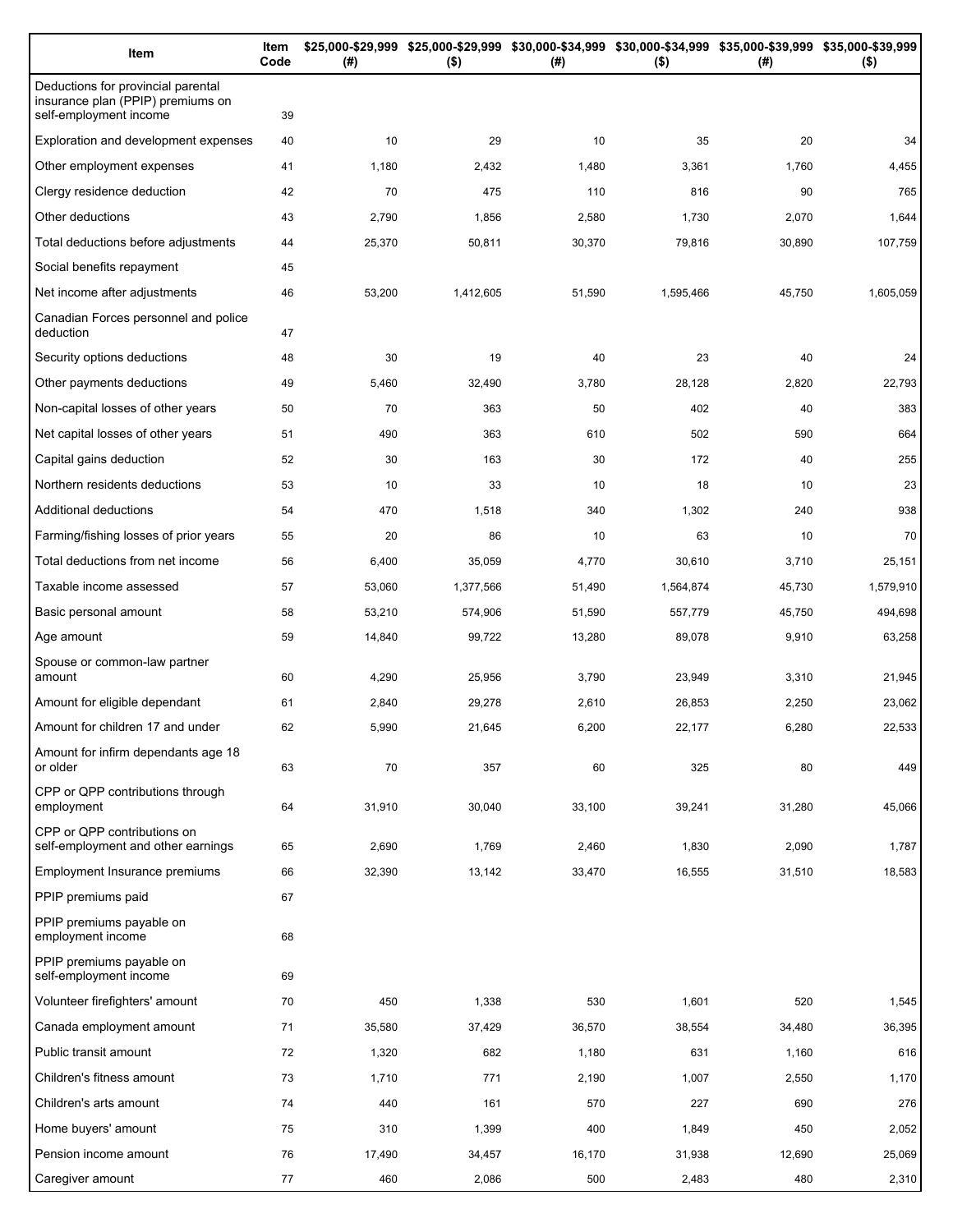| Item                                                                 | Item<br>Code | (#)    | \$25,000-\$29,999 \$25,000-\$29,999 \$30,000-\$34,999 \$30,000-\$34,999 \$35,000-\$39,999 \$35,000-\$39,999<br>$($ \$) | (#)    | $($ \$) | (#)    | $($ \$) |
|----------------------------------------------------------------------|--------------|--------|------------------------------------------------------------------------------------------------------------------------|--------|---------|--------|---------|
| Disability amount                                                    | 78           | 3,080  | 23,143                                                                                                                 | 2,590  | 19,525  | 2,050  | 15,430  |
| Disability amount transferred from a<br>dependant                    | 79           | 750    | 7,166                                                                                                                  | 800    | 7,659   | 800    | 7,662   |
| Interest paid on student loans                                       | 80           | 2,240  | 1,173                                                                                                                  | 2,570  | 1,463   | 2,420  | 1,407   |
| Tuition, education, and textbook<br>amounts                          | 81           | 4,160  | 29,381                                                                                                                 | 3,540  | 26,003  | 2,750  | 21,681  |
| Tuition, education, and textbook<br>amounts transferred from a child | 82           | 610    | 2,756                                                                                                                  | 770    | 3,613   | 960    | 4,622   |
| Amounts transferred from spouse or<br>common-law partner             | 83           | 3,680  | 20,879                                                                                                                 | 2,970  | 15,979  | 2,280  | 11,284  |
| Medical expenses                                                     | 84           | 20,100 | 40,497                                                                                                                 | 19,020 | 40,238  | 14,930 | 31,457  |
| Total tax credits on personal amounts                                | 85           | 53,210 | 150,023                                                                                                                | 51,590 | 145,589 | 45,750 | 128,155 |
| Allowable charitable donations and<br>government gifts               | 86           | 10,810 | 7,467                                                                                                                  | 12,230 | 9,337   | 12,440 | 9,728   |
| Eligible cultural and ecological gifts                               | 87           | 20     | 19                                                                                                                     | 20     | 19      | 20     | 16      |
| Total tax credit on donations and gifts                              | 88           | 10,650 | 1,953                                                                                                                  | 12,070 | 2,468   | 12,310 | 2,574   |
| Total federal non-refundable tax credits                             | 89           | 53,210 | 151,976                                                                                                                | 51,590 | 148,057 | 45,750 | 130,729 |
| Federal dividend tax credit                                          | 90           | 5,000  | 1,772                                                                                                                  | 6,260  | 2,934   | 6,170  | 4,477   |
| Overseas employment tax credit                                       | 91           |        |                                                                                                                        |        |         |        |         |
| Minimum tax carryover                                                | 92           | 30     | 34                                                                                                                     | 40     | 48      | 30     | 37      |
| Basic federal tax                                                    | 93           | 41,830 | 60,544                                                                                                                 | 45,280 | 87,769  | 41,930 | 103,816 |
| Federal Foreign Tax Credit                                           | 94           | 1,020  | 55                                                                                                                     | 1,320  | 102     | 1,330  | 140     |
| Federal Political contribution tax credit                            | 95           | 180    | 20                                                                                                                     | 240    | 25      | 240    | 32      |
| <b>Investment Tax Credit</b>                                         | 96           | 100    | 58                                                                                                                     | 110    | 89      | 120    | 100     |
| Labour-sponsored funds tax credit                                    | 97           |        |                                                                                                                        |        |         |        |         |
| Alternative minimum tax payable                                      | 98           |        |                                                                                                                        |        |         |        |         |
| Net federal tax                                                      | 99           | 41,770 | 60,414                                                                                                                 | 45,220 | 87,556  | 41,890 | 103,545 |
| CPP contributions on self-employment                                 | 100          | 2,690  | 3,537                                                                                                                  | 2,460  | 3,660   | 2,090  | 3,575   |
| Social Benefits repayment                                            | 101          |        |                                                                                                                        |        |         |        |         |
| Net Provincial Tax                                                   | 102          | 47,260 | 51,901                                                                                                                 | 47,930 | 73,901  | 43,730 | 90.846  |
| Total tax payable                                                    | 103          | 48.430 | 115.857                                                                                                                | 48.960 | 165.123 | 44.320 | 197,970 |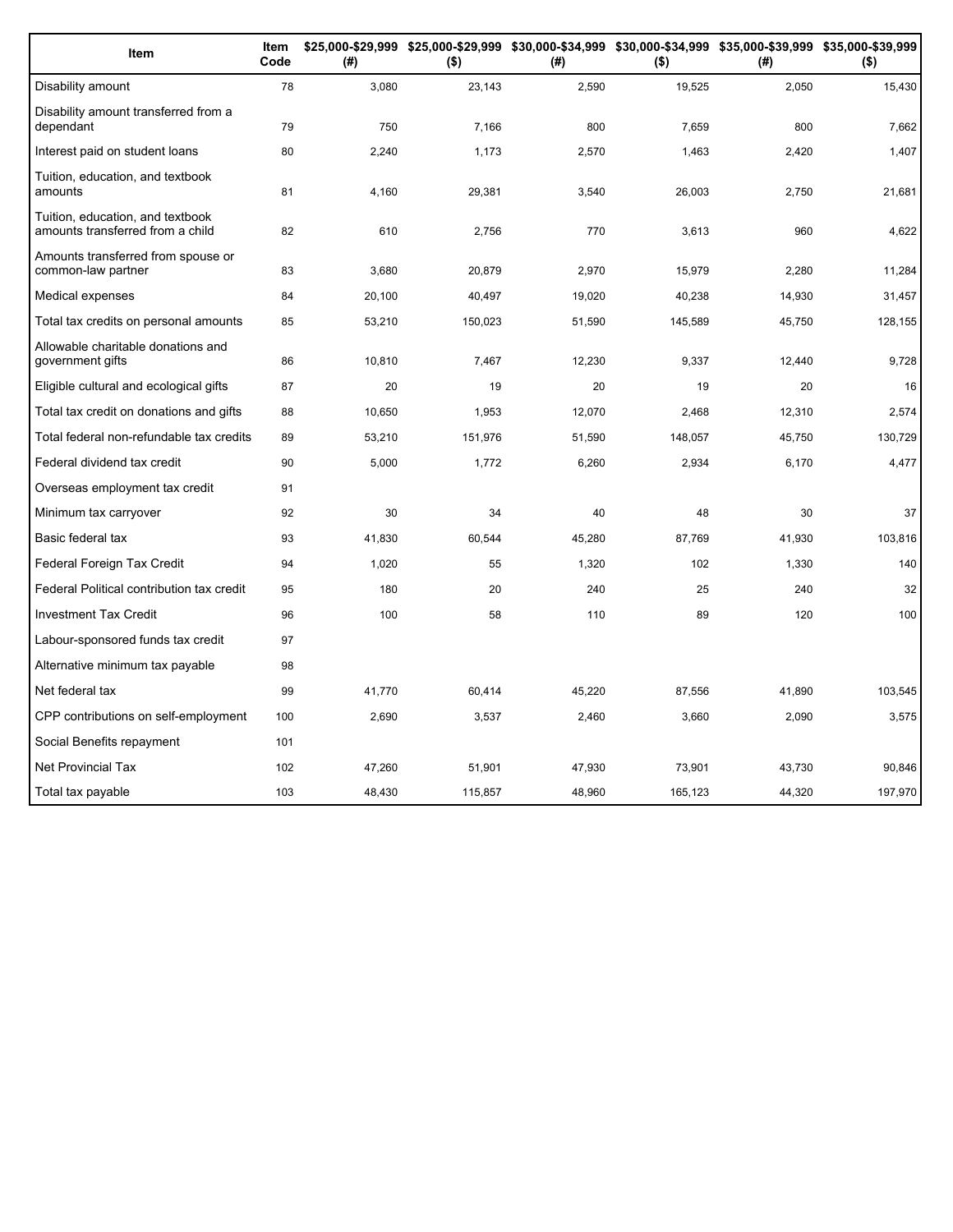| Item                                                                                           | Item<br>Code   | (#)    | \$40,000-\$44,999 \$40,000-\$44,999 \$45,000-\$49,999 \$45,000-\$49,999<br>$($ \$) | (# )   | $($ \$)   | \$50,000-<br>\$54,999<br>(#) | \$50,000-<br>\$54,999<br>$($ \$) |
|------------------------------------------------------------------------------------------------|----------------|--------|------------------------------------------------------------------------------------|--------|-----------|------------------------------|----------------------------------|
| Number of taxable returns                                                                      | 1              | 39,580 |                                                                                    | 32,420 |           | 27,980                       |                                  |
| Number of non-taxable returns                                                                  | 2              | 650    |                                                                                    | 310    |           | 160                          |                                  |
| Total number of returns                                                                        | 3              | 40,220 |                                                                                    | 32,720 |           | 28,140                       |                                  |
| Employment income                                                                              | 4              | 27,900 | 983,759                                                                            | 24,020 | 957,063   | 21,460                       | 956,123                          |
| Commissions (from employment)                                                                  | 5              | 810    | 9,002                                                                              | 680    | 8,301     | 600                          | 9,106                            |
| Other employment income                                                                        | 6              | 3,660  | 15,785                                                                             | 3,130  | 13,559    | 2,710                        | 10,834                           |
| Old Age Security pension (OASP)                                                                | $\overline{7}$ | 9,610  | 58,649                                                                             | 6,900  | 41,845    | 5,200                        | 31,623                           |
| CPP or QPP benefits                                                                            | 8              | 13,920 | 104,595                                                                            | 10,310 | 78,563    | 8,090                        | 62,065                           |
| Other pensions or superannuation                                                               | 9              | 11,560 | 257,876                                                                            | 8,970  | 239,542   | 7,150                        | 214,933                          |
| Elected split-pension amount                                                                   | 10             | 4,040  | 55,071                                                                             | 1,750  | 22,175    | 1,250                        | 15,796                           |
| Universal Child Care Benefit (UCCB)                                                            | 11             | 1,810  | 2,595                                                                              | 1,410  | 2,013     | 1,190                        | 1,697                            |
| Employment Insurance and other benefits                                                        | 12             | 6,440  | 54,110                                                                             | 4,990  | 41,198    | 3,830                        | 31,566                           |
| Taxable amount of dividends from taxable Canadian<br>corporations                              | 13             | 6,940  | 46,111                                                                             | 5,970  | 45,362    | 5,520                        | 49,604                           |
| Interest and other investment income                                                           | 14             | 8,990  | 10,969                                                                             | 7,420  | 8,634     | 6,460                        | 8,288                            |
| Net partnership income (Limited or non-active<br>partners only)                                | 15             | 20     | 3                                                                                  | 40     | 46        | 50                           | 72                               |
| Net rental income                                                                              | 16             | 1,230  | 2,279                                                                              | 1,050  | 1,688     | 920                          | 1,630                            |
| Taxable capital gains                                                                          | 17             | 2,860  | 4,276                                                                              | 2,540  | 4,558     | 2,310                        | 4,417                            |
| Registered retirement savings plan income (RRSP)                                               | 18             | 4,550  | 21,601                                                                             | 3,890  | 19,814    | 3,520                        | 17,997                           |
| Other income                                                                                   | 19             | 6,000  | 22,010                                                                             | 5,020  | 19,226    | 4,330                        | 16,344                           |
| Net business income                                                                            | 20             | 2,020  | 25,643                                                                             | 1,660  | 21,734    | 1,360                        | 18,148                           |
| Net professional income                                                                        | 21             | 250    | 3,700                                                                              | 230    | 3,397     | 210                          | 3,496                            |
| Net commission income                                                                          | 22             | 270    | 3,421                                                                              | 220    | 2,649     | 200                          | 3,652                            |
| Net farming income                                                                             | 23             | 260    | 361                                                                                | 210    | 781       | 150                          | 63                               |
| Net fishing income                                                                             | 24             | 400    | 6,952                                                                              | 370    | 7,555     | 370                          | 8,030                            |
| Workers' compensation benefits                                                                 | 25             | 1,530  | 14,985                                                                             | 1,100  | 9,585     | 920                          | 7,485                            |
| Social assistance payments                                                                     | 26             | 120    | 467                                                                                | 90     | 313       | 70                           | 252                              |
| Net federal supplements                                                                        | 27             | 380    | 942                                                                                | 180    | 481       | 110                          | 265                              |
| Total income assessed                                                                          | 28             | 40,220 | 1,707,314                                                                          | 32,720 | 1,551,950 | 28,140                       | 1,475,049                        |
| Registered pension plan contributions (RPP)                                                    | 29             | 11,190 | 25,223                                                                             | 10,960 | 28,820    | 10,600                       | 31,890                           |
| RRSP deduction                                                                                 | 30             | 9,240  | 23,524                                                                             | 8,810  | 25,380    | 8,550                        | 27,922                           |
| Deduction for elected split-pension amount                                                     | 31             | 4,370  | 40,150                                                                             | 4,180  | 44,603    | 3,460                        | 41,666                           |
| Annual union, professional, or like dues                                                       | 32             | 10,660 | 5,525                                                                              | 10,180 | 6,242     | 9,640                        | 6,548                            |
| Child care expenses                                                                            | 33             | 2,380  | 10,037                                                                             | 1,930  | 8,323     | 1,710                        | 7,804                            |
| <b>Business investment loss</b>                                                                | 34             |        |                                                                                    | 10     | 118       | 10                           | 111                              |
| Moving expenses                                                                                | 35             | 170    | 614                                                                                | 150    | 665       | 150                          | 830                              |
| Support payments made                                                                          | 36             | 130    | 718                                                                                | 150    | 929       | 140                          | 926                              |
| Carrying charges and interest expenses                                                         | 37             | 3,710  | 3,180                                                                              | 3,370  | 3,672     | 3,050                        | 3,471                            |
| Deductions for CPP/QPP contributions on<br>self-employment and other earnings                  | 38             | 1,910  | 1,781                                                                              | 1,570  | 1,575     | 1,230                        | 1,445                            |
| Deductions for provincial parental insurance plan<br>(PPIP) premiums on self-employment income | 39             |        |                                                                                    |        |           |                              |                                  |
| Exploration and development expenses                                                           | 40             | 20     | 54                                                                                 | 20     | 67        | 30                           | 128                              |
| Other employment expenses                                                                      | 41             | 1,680  | 5,179                                                                              | 1,700  | 5,688     | 1,620                        | 5,779                            |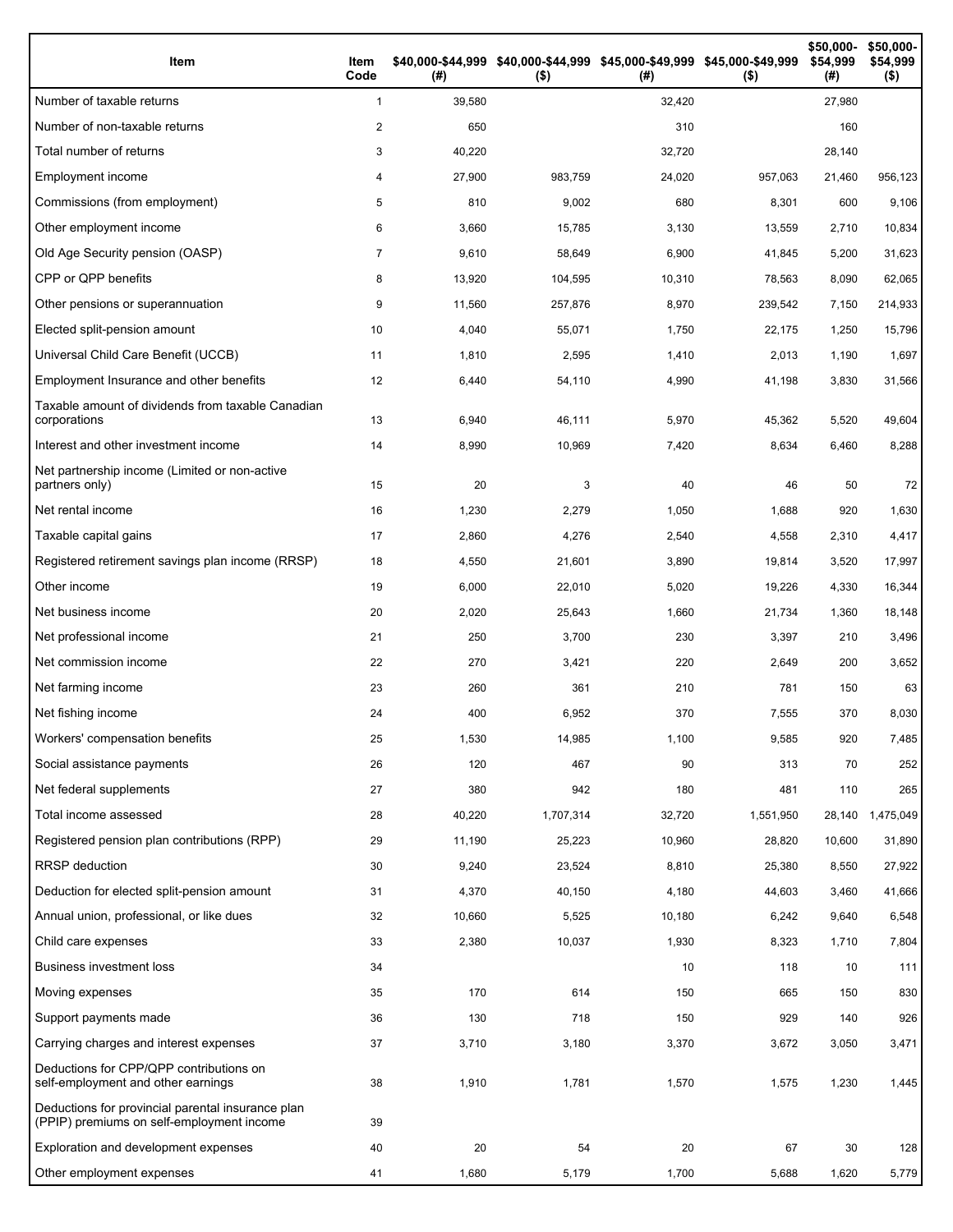| Item                                                                 | Item<br>Code | (# )   | \$40,000-\$44,999 \$40,000-\$44,999 \$45,000-\$49,999 \$45,000-\$49,999<br>$($ \$) | (# )   | $($ \$)   | \$50,000-<br>\$54,999<br>(#) | \$50,000-<br>\$54,999<br>$($ \$) |
|----------------------------------------------------------------------|--------------|--------|------------------------------------------------------------------------------------|--------|-----------|------------------------------|----------------------------------|
| Clergy residence deduction                                           | 42           | 100    | 851                                                                                | 90     | 1,016     | 90                           | 1,103                            |
| Other deductions                                                     | 43           | 1,600  | 1,421                                                                              | 1,370  | 1,315     | 1,040                        | 1,026                            |
| Total deductions before adjustments                                  | 44           | 28,460 | 118,366                                                                            | 25,560 | 128,418   | 22,950                       | 130,651                          |
| Social benefits repayment                                            | 45           |        |                                                                                    |        |           |                              |                                  |
| Net income after adjustments                                         | 46           | 40,220 | 1,589,017                                                                          | 32,720 | 1,423,579 | 28,140                       | 1,344,474                        |
| Canadian Forces personnel and police deduction                       | 47           |        |                                                                                    |        |           |                              |                                  |
| Security options deductions                                          | 48           | 40     | 36                                                                                 | 30     | 54        | 30                           | 54                               |
| Other payments deductions                                            | 49           | 1,980  | 16,394                                                                             | 1,350  | 10,378    | 1,090                        | 8,001                            |
| Non-capital losses of other years                                    | 50           | 30     | 274                                                                                | 40     | 322       | 20                           | 195                              |
| Net capital losses of other years                                    | 51           | 670    | 490                                                                                | 600    | 717       | 570                          | 731                              |
| Capital gains deduction                                              | 52           | 30     | 368                                                                                | 40     | 482       | 30                           | 426                              |
| Northern residents deductions                                        | 53           | 20     | 49                                                                                 | 20     | 31        | 20                           | 36                               |
| Additional deductions                                                | 54           | 200    | 883                                                                                | 180    | 1,049     | 120                          | 656                              |
| Farming/fishing losses of prior years                                | 55           |        |                                                                                    | 10     | 127       |                              |                                  |
| Total deductions from net income                                     | 56           | 2,910  | 18,558                                                                             | 2,220  | 13,193    | 1,850                        | 10,227                           |
| Taxable income assessed                                              | 57           | 40,200 | 1,570,463                                                                          | 32,700 | 1,410,390 | 28,130                       | 1,334,259                        |
| Basic personal amount                                                | 58           | 40,220 | 434,941                                                                            | 32,720 | 353,878   | 28,140                       | 304,311                          |
| Age amount                                                           | 59           | 9,620  | 56,150                                                                             | 6,920  | 37,443    | 5,220                        | 25,417                           |
| Spouse or common-law partner amount                                  | 60           | 2,630  | 17,936                                                                             | 2,220  | 15,238    | 2,080                        | 14,469                           |
| Amount for eligible dependant                                        | 61           | 1,480  | 15,124                                                                             | 1,100  | 11,146    | 950                          | 9,562                            |
| Amount for children 17 and under                                     | 62           | 5,290  | 19,300                                                                             | 4,520  | 16,497    | 4,400                        | 16,066                           |
| Amount for infirm dependants age 18 or older                         | 63           | 80     | 407                                                                                | 60     | 358       | 50                           | 254                              |
| CPP or QPP contributions through employment                          | 64           | 26,440 | 43,500                                                                             | 22,750 | 42,701    | 20,400                       | 41,815                           |
| CPP or QPP contributions on self-employment and<br>other earnings    | 65           | 1,910  | 1,781                                                                              | 1,570  | 1,575     | 1,230                        | 1,445                            |
| Employment Insurance premiums                                        | 66           | 26,570 | 17,561                                                                             | 22,960 | 16,782    | 20,500                       | 15,538                           |
| PPIP premiums paid                                                   | 67           |        |                                                                                    |        |           |                              |                                  |
| PPIP premiums payable on employment income                           | 68           |        |                                                                                    |        |           |                              |                                  |
| PPIP premiums payable on self-employment income                      | 69           |        |                                                                                    |        |           |                              |                                  |
| Volunteer firefighters' amount                                       | 70           | 470    | 1,413                                                                              | 430    | 1,299     | 340                          | 1,026                            |
| Canada employment amount                                             | 71           | 29,470 | 31,029                                                                             | 25,060 | 26,642    | 22,160                       | 23,734                           |
| Public transit amount                                                | 72           | 940    | 510                                                                                | 820    | 447       | 710                          | 380                              |
| Children's fitness amount                                            | 73           | 2,320  | 1,135                                                                              | 2,150  | 1,090     | 2,190                        | 1,130                            |
| Children's arts amount                                               | 74           | 640    | 264                                                                                | 620    | 255       | 670                          | 288                              |
| Home buyers' amount                                                  | 75           | 410    | 1,898                                                                              | 380    | 1,789     | 370                          | 1,711                            |
| Pension income amount                                                | 76           | 13,350 | 26,453                                                                             | 10,010 | 19,795    | 7,910                        | 15,651                           |
| Caregiver amount                                                     | 77           | 400    | 1,900                                                                              | 320    | 1,612     | 280                          | 1,391                            |
| Disability amount                                                    | 78           | 1,710  | 12,882                                                                             | 1,160  | 8,776     | 870                          | 6,547                            |
| Disability amount transferred from a dependant                       | 79           | 710    | 6,715                                                                              | 570    | 5,643     | 540                          | 5,390                            |
| Interest paid on student loans                                       | 80           | 2,030  | 1,285                                                                              | 1,740  | 1,191     | 1,570                        | 1,152                            |
| Tuition, education, and textbook amounts                             | 81           | 2,040  | 16,210                                                                             | 1,650  | 12,748    | 1,300                        | 9,089                            |
| Tuition, education, and textbook amounts transferred<br>from a child | 82           | 1,050  | 5,043                                                                              | 940    | 4,702     | 990                          | 4,894                            |
| Amounts transferred from spouse or common-law<br>partner             | 83           | 1,450  | 7,240                                                                              | 1,040  | 5,195     | 900                          | 4,582                            |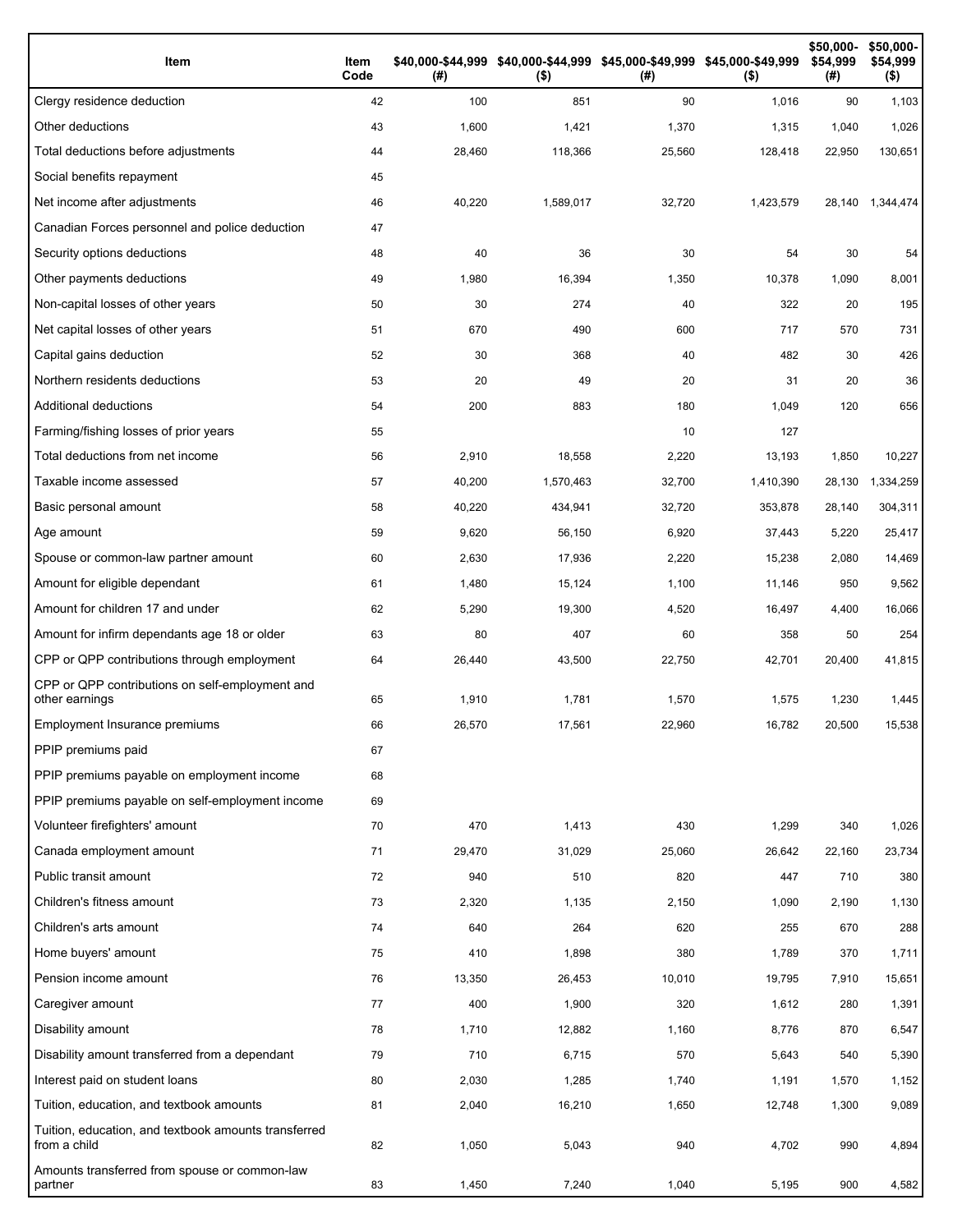| <b>Item</b>                                         | Item<br>Code | \$40.000-\$44.999<br>(#) | $($ \$) | \$40,000-\$44,999 \$45,000-\$49,999 \$45,000-\$49,999<br>(# ) | $($ \$) | \$50,000-<br>\$54.999<br>(#) | \$50,000-<br>\$54,999<br>$($ \$) |
|-----------------------------------------------------|--------------|--------------------------|---------|---------------------------------------------------------------|---------|------------------------------|----------------------------------|
| Medical expenses                                    | 84           | 12,360                   | 26,921  | 8,700                                                         | 18,775  | 6,090                        | 14,717                           |
| Total tax credits on personal amounts               | 85           | 40,220                   | 112,142 | 32,720                                                        | 90,842  | 28,140                       | 78,086                           |
| Allowable charitable donations and government gifts | 86           | 12,240                   | 10,482  | 10,850                                                        | 9,621   | 9,800                        | 9,245                            |
| Eligible cultural and ecological gifts              | 87           | 20                       | 24      | 10                                                            | 18      | 20                           | 15                               |
| Total tax credit on donations and gifts             | 88           | 12,120                   | 2,808   | 10,770                                                        | 2,576   | 9,720                        | 2,485                            |
| Total federal non-refundable tax credits            | 89           | 40,220                   | 114,951 | 32,720                                                        | 93,417  | 28,140                       | 80,571                           |
| Federal dividend tax credit                         | 90           | 6,860                    | 5,431   | 5,920                                                         | 5,712   | 5,520                        | 6,420                            |
| Overseas employment tax credit                      | 91           |                          |         |                                                               |         |                              |                                  |
| Minimum tax carryover                               | 92           | 40                       | 75      | 50                                                            | 110     | 30                           | 91                               |
| Basic federal tax                                   | 93           | 38,090                   | 116,490 | 31,480                                                        | 117,808 | 27,350                       | 124,479                          |
| Federal Foreign Tax Credit                          | 94           | 1,550                    | 178     | 1,440                                                         | 159     | 1,360                        | 181                              |
| Federal Political contribution tax credit           | 95           | 280                      | 40      | 300                                                           | 38      | 300                          | 39                               |
| <b>Investment Tax Credit</b>                        | 96           | 110                      | 101     | 120                                                           | 125     | 100                          | 129                              |
| Labour-sponsored funds tax credit                   | 97           |                          |         |                                                               |         |                              |                                  |
| Alternative minimum tax payable                     | 98           |                          |         |                                                               |         |                              |                                  |
| Net federal tax                                     | 99           | 38,040                   | 116,178 | 31,440                                                        | 117,482 | 27,320                       | 124,129                          |
| CPP contributions on self-employment                | 100          | 1,910                    | 3,561   | 1,570                                                         | 3,151   | 1,230                        | 2,890                            |
| Social Benefits repayment                           | 101          |                          |         |                                                               |         |                              |                                  |
| <b>Net Provincial Tax</b>                           | 102          | 39,340                   | 105,308 | 32,300                                                        | 104,079 | 27,910                       | 106,350                          |
| Total tax payable                                   | 103          | 39,580                   | 225,055 | 32,420                                                        | 224,718 | 27,980                       | 233,372                          |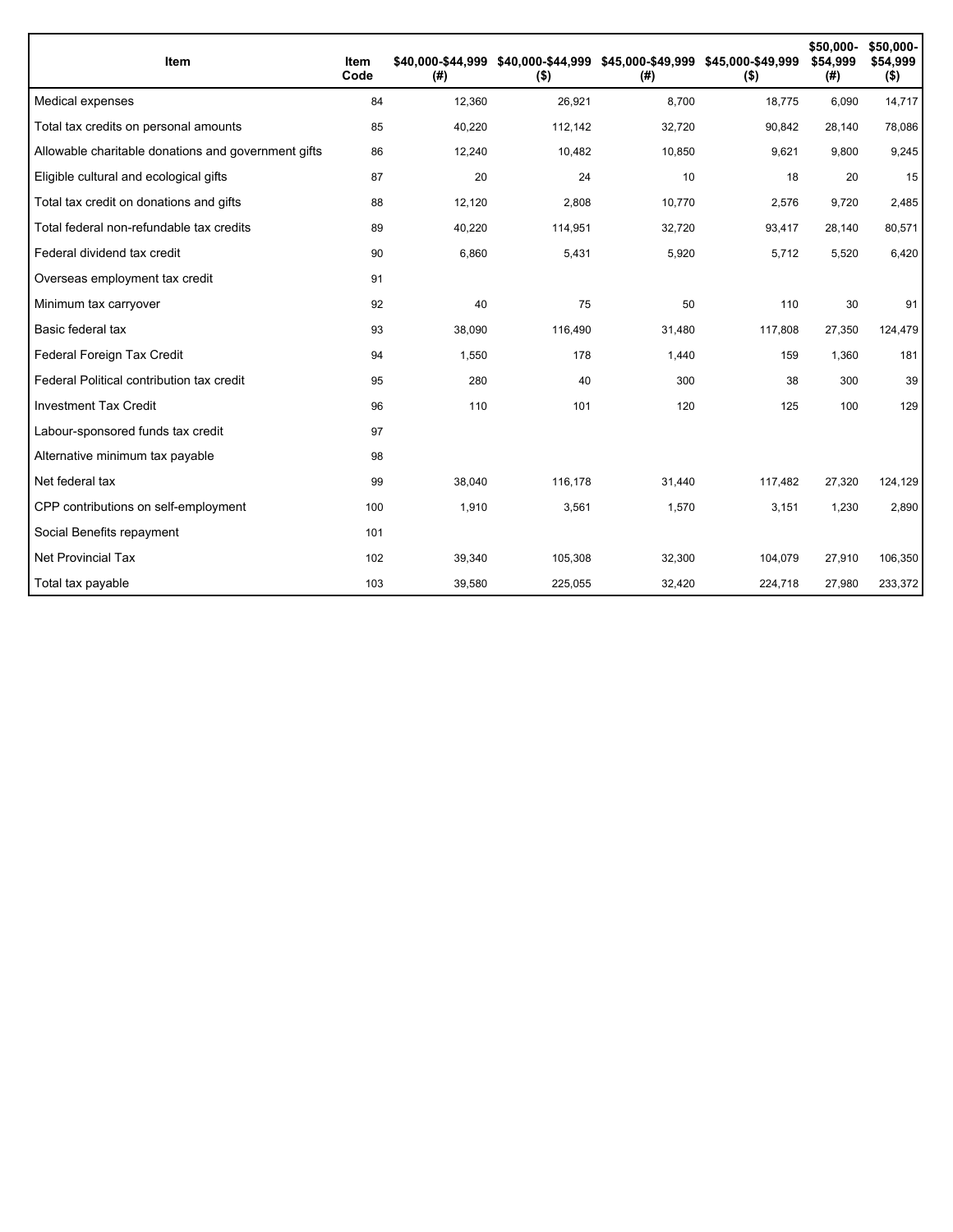| Item                                                                          | Item<br>Code   | (# )   | \$55,000-\$59,999 \$55,000-\$59,999 \$60,000-\$69,999 \$60,000-\$69,999 \$70,000-\$79,999 \$70,000-\$79,999<br>$($ \$) | (# )   | $($ \$)   | (#)    | $($ \$)   |
|-------------------------------------------------------------------------------|----------------|--------|------------------------------------------------------------------------------------------------------------------------|--------|-----------|--------|-----------|
| Number of taxable returns                                                     | $\mathbf{1}$   | 23,610 |                                                                                                                        | 38,760 |           | 29,150 |           |
| Number of non-taxable returns                                                 | $\overline{2}$ | 120    |                                                                                                                        | 140    |           | 50     |           |
| Total number of returns                                                       | 3              | 23,730 |                                                                                                                        | 38,910 |           | 29,210 |           |
| Employment income                                                             | 4              | 18,500 | 903,017                                                                                                                | 31,700 | 1,781,175 | 25,250 | 1,682,469 |
| Commissions (from employment)                                                 | 5              | 540    | 9,807                                                                                                                  | 830    | 18,006    | 580    | 14,845    |
| Other employment income                                                       | 6              | 2,320  | 8,058                                                                                                                  | 4,060  | 12,196    | 3,170  | 8,002     |
| Old Age Security pension (OASP)                                               | $\overline{7}$ | 4,150  | 24,987                                                                                                                 | 5,980  | 36,158    | 3,250  | 19,379    |
| CPP or QPP benefits                                                           | 8              | 6,620  | 50,691                                                                                                                 | 9,360  | 72,162    | 5,310  | 40,839    |
| Other pensions or superannuation                                              | 9              | 5,840  | 188,147                                                                                                                | 8,530  | 290,829   | 4,940  | 181,448   |
| Elected split-pension amount                                                  | 10             | 1,230  | 16,050                                                                                                                 | 1,810  | 24,542    | 1,000  | 11,916    |
| Universal Child Care Benefit (UCCB)                                           | 11             | 970    | 1,446                                                                                                                  | 1,580  | 2,327     | 1,000  | 1,479     |
| Employment Insurance and other<br>benefits                                    | 12             | 3,020  | 24,984                                                                                                                 | 4,260  | 34,990    | 2,540  | 19,959    |
| Taxable amount of dividends from<br>taxable Canadian corporations             | 13             | 4,960  | 48,530                                                                                                                 | 8,550  | 99,169    | 6,530  | 85,949    |
| Interest and other investment income                                          | 14             | 5,870  | 7,751                                                                                                                  | 9,540  | 13,778    | 7,120  | 10,928    |
| Net partnership income (Limited or<br>non-active partners only)               | 15             | 20     | 17                                                                                                                     | 80     | 231       | 70     | 139       |
| Net rental income                                                             | 16             | 850    | 1,347                                                                                                                  | 1,560  | 2,569     | 1,300  | 2,495     |
| Taxable capital gains                                                         | 17             | 2,080  | 4,498                                                                                                                  | 3,600  | 9,522     | 2,710  | 8,598     |
| Registered retirement savings plan<br>income (RRSP)                           | 18             | 3,090  | 16,923                                                                                                                 | 5,320  | 31,597    | 3,980  | 23,092    |
| Other income                                                                  | 19             | 3,920  | 16,005                                                                                                                 | 6,520  | 27,989    | 4,670  | 22,398    |
| Net business income                                                           | 20             | 1,190  | 15,972                                                                                                                 | 1,880  | 26,436    | 1,340  | 21,319    |
| Net professional income                                                       | 21             | 230    | 4,219                                                                                                                  | 420    | 8,230     | 350    | 7,405     |
| Net commission income                                                         | 22             | 170    | 3,155                                                                                                                  | 260    | 5,869     | 200    | 4,346     |
| Net farming income                                                            | 23             | 130    | 316                                                                                                                    | 210    | 329       | 170    | 1,581     |
| Net fishing income                                                            | 24             | 340    | 8,508                                                                                                                  | 460    | 14,242    | 270    | 9,241     |
| Workers' compensation benefits                                                | 25             | 710    | 6,693                                                                                                                  | 920    | 8,777     | 630    | 6,278     |
| Social assistance payments                                                    | 26             | 50     | 161                                                                                                                    | 60     | 222       | 40     | 168       |
| Net federal supplements                                                       | 27             | 60     | 141                                                                                                                    | 60     | 176       | 20     | 52        |
| Total income assessed                                                         | 28             | 23,730 | 1,362,869                                                                                                              | 38,910 | 2,523,517 | 29,210 | 2,186,070 |
| Registered pension plan contributions<br>(RPP)                                | 29             | 9,520  | 31,562                                                                                                                 | 18,360 | 74,996    | 16,490 | 81,905    |
| RRSP deduction                                                                | 30             | 7,860  | 28,214                                                                                                                 | 14,250 | 57,344    | 12,100 | 55,276    |
| Deduction for elected split-pension<br>amount                                 | 31             | 2,860  | 38,735                                                                                                                 | 4,220  | 61,579    | 2,640  | 41,469    |
| Annual union, professional, or like<br>dues                                   | 32             | 8,490  | 6,238                                                                                                                  | 16,050 | 13,290    | 14,050 | 13,069    |
| Child care expenses                                                           | 33             | 1,400  | 6,725                                                                                                                  | 2,450  | 12,408    | 1,740  | 8,677     |
| Business investment loss                                                      | 34             |        |                                                                                                                        | 20     | 229       | 10     | 470       |
| Moving expenses                                                               | 35             | 140    | 641                                                                                                                    | 240    | 1,680     | 190    | 1,446     |
| Support payments made                                                         | 36             | 120    | 750                                                                                                                    | 220    | 1,738     | 210    | 1,596     |
| Carrying charges and interest<br>expenses                                     | 37             | 2,690  | 3,563                                                                                                                  | 4,670  | 6,497     | 3,610  | 6,078     |
| Deductions for CPP/QPP contributions<br>on self-employment and other earnings | 38             | 980    | 1,239                                                                                                                  | 1,350  | 1,948     | 840    | 1,292     |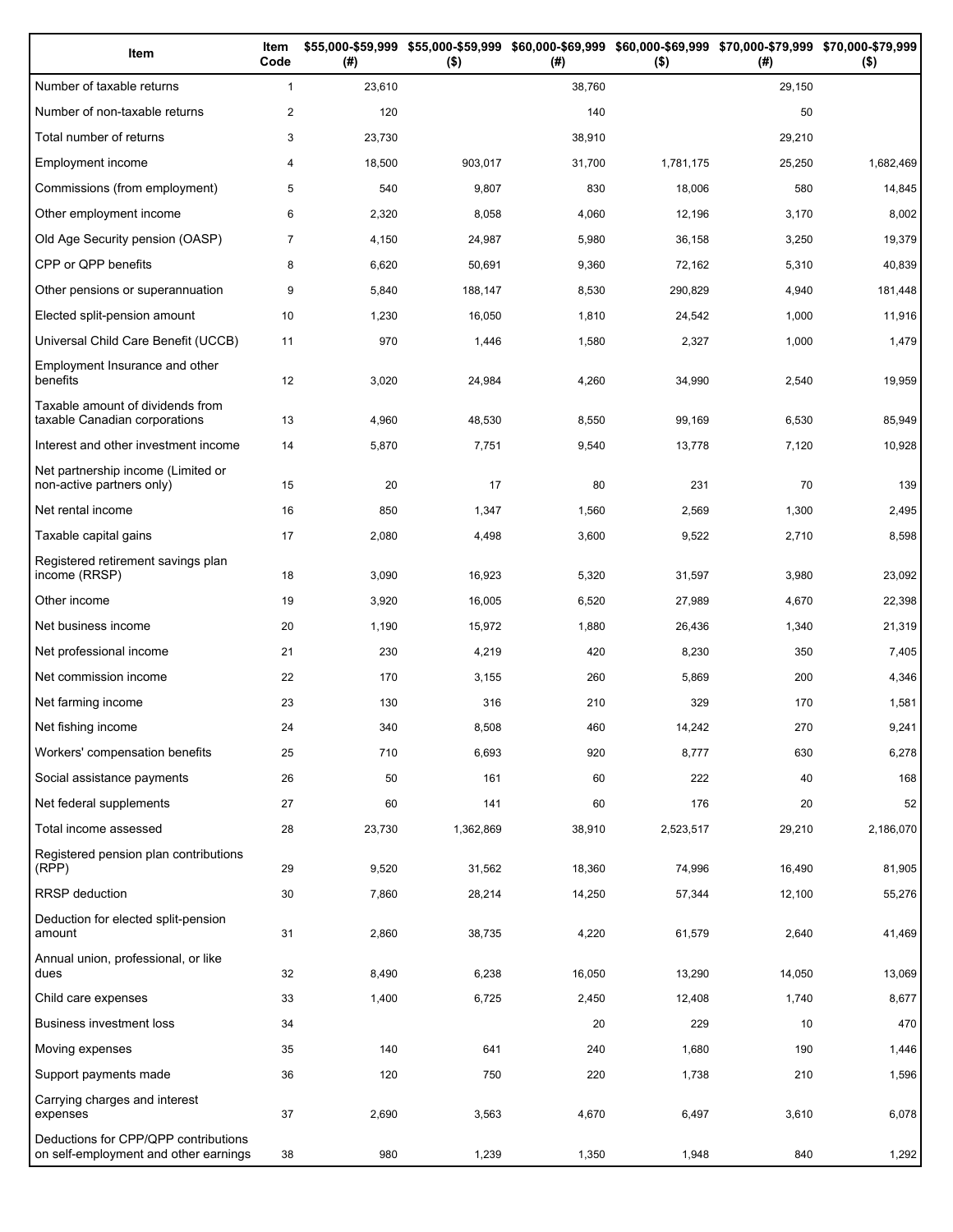| Item                                                                                              | Item<br>Code | (#)    | $($ \$)   | \$55,000-\$59,999 \$55,000-\$59,999 \$60,000-\$69,999 \$60,000-\$69,999 \$70,000-\$79,999 \$70,000-\$79,999<br>(#) | $($ \$)   | (#)    | $($ \$)   |
|---------------------------------------------------------------------------------------------------|--------------|--------|-----------|--------------------------------------------------------------------------------------------------------------------|-----------|--------|-----------|
| Deductions for provincial parental<br>insurance plan (PPIP) premiums on<br>self-employment income | 39           |        |           |                                                                                                                    |           |        |           |
| Exploration and development expenses                                                              | 40           | 30     | 124       | 50                                                                                                                 | 223       | 50     | 385       |
| Other employment expenses                                                                         | 41           | 1,470  | 5,838     | 2,600                                                                                                              | 10,778    | 2,020  | 8,648     |
| Clergy residence deduction                                                                        | 42           | 70     | 890       | 120                                                                                                                | 1,612     | 60     | 820       |
| Other deductions                                                                                  | 43           | 1,000  | 1,162     | 1,410                                                                                                              | 1,917     | 950    | 1,396     |
| Total deductions before adjustments                                                               | 44           | 19,900 | 125,771   | 34,150                                                                                                             | 246,248   | 26,690 | 222,538   |
| Social benefits repayment                                                                         | 45           | 370    | 111       | 2,310                                                                                                              | 2,758     | 2,950  | 4,270     |
| Net income after adjustments                                                                      | 46           | 23,730 | 1,236,990 | 38,900                                                                                                             | 2,274,549 | 29,200 | 1,959,404 |
| Canadian Forces personnel and police<br>deduction                                                 | 47           | 20     | 425       | 30                                                                                                                 | 924       | 20     | 641       |
| Security options deductions                                                                       | 48           | 20     | 60        | 30                                                                                                                 | 71        | 20     | 84        |
| Other payments deductions                                                                         | 49           | 800    | 6,995     | 1,030                                                                                                              | 9,175     | 690    | 6,498     |
| Non-capital losses of other years                                                                 | 50           | 20     | 139       | 30                                                                                                                 | 422       | 20     | 157       |
| Net capital losses of other years                                                                 | 51           | 540    | 705       | 940                                                                                                                | 1,288     | 700    | 1,135     |
| Capital gains deduction                                                                           | 52           | 30     | 346       | 60                                                                                                                 | 1,420     | 50     | 1,242     |
| Northern residents deductions                                                                     | 53           | 10     | 31        | 30                                                                                                                 | 66        | 40     | 111       |
| Additional deductions                                                                             | 54           | 110    | 450       | 160                                                                                                                | 428       | 120    | 441       |
| Farming/fishing losses of prior years                                                             | 55           |        |           | 10                                                                                                                 | 218       |        |           |
| Total deductions from net income                                                                  | 56           | 1,530  | 9,174     | 2,280                                                                                                              | 14,020    | 1,620  | 10,397    |
| Taxable income assessed                                                                           | 57           | 23,720 | 1,227,819 | 38,900                                                                                                             | 2,260,633 | 29,200 | 1,949,010 |
| Basic personal amount                                                                             | 58           | 23,730 | 256,701   | 38,910                                                                                                             | 420,862   | 29,210 | 315,997   |
| Age amount                                                                                        | 59           | 4,160  | 17,839    | 6,000                                                                                                              | 19,766    | 3,250  | 7,002     |
| Spouse or common-law partner<br>amount                                                            | 60           | 1,850  | 12,933    | 3,210                                                                                                              | 22,935    | 2,590  | 18,725    |
| Amount for eligible dependant                                                                     | 61           | 710    | 7,164     | 1,130                                                                                                              | 11,353    | 970    | 9,863     |
| Amount for children 17 and under                                                                  | 62           | 3,910  | 14,321    | 7,470                                                                                                              | 28,153    | 6,680  | 25,589    |
| Amount for infirm dependants age 18<br>or older                                                   | 63           | 30     | 175       | 50                                                                                                                 | 288       | 50     | 231       |
| CPP or QPP contributions through<br>employment                                                    | 64           | 17,640 | 37,039    | 30,430                                                                                                             | 65,534    | 24,530 | 54,083    |
| CPP or QPP contributions on<br>self-employment and other earnings                                 | 65           | 980    | 1,239     | 1,350                                                                                                              | 1,948     | 840    | 1,292     |
| Employment Insurance premiums                                                                     | 66           | 17,670 | 13,630    | 30,410                                                                                                             | 23,999    | 24,280 | 19,597    |
| PPIP premiums paid                                                                                | 67           |        |           |                                                                                                                    |           |        |           |
| PPIP premiums payable on<br>employment income                                                     | 68           |        |           |                                                                                                                    |           |        |           |
| PPIP premiums payable on<br>self-employment income                                                | 69           |        |           |                                                                                                                    |           |        |           |
| Volunteer firefighters' amount                                                                    | 70           | 320    | 948       | 510                                                                                                                | 1,518     | 300    | 897       |
| Canada employment amount                                                                          | 71           | 19,070 | 20,425    | 32,480                                                                                                             | 34,958    | 25,700 | 27,808    |
| Public transit amount                                                                             | 72           | 580    | 306       | 1,000                                                                                                              | 521       | 740    | 373       |
| Children's fitness amount                                                                         | 73           | 2,030  | 1,096     | 4,270                                                                                                              | 2,352     | 4,070  | 2,401     |
| Children's arts amount                                                                            | 74           | 670    | 295       | 1,420                                                                                                              | 632       | 1,460  | 699       |
| Home buyers' amount                                                                               | 75           | 320    | 1,483     | 620                                                                                                                | 2,934     | 420    | 2,007     |
| Pension income amount                                                                             | 76           | 6,510  | 12,858    | 9,520                                                                                                              | 18,823    | 5,610  | 11,088    |
| Caregiver amount                                                                                  | 77           | 230    | 1,163     | 390                                                                                                                | 2,097     | 280    | 1,425     |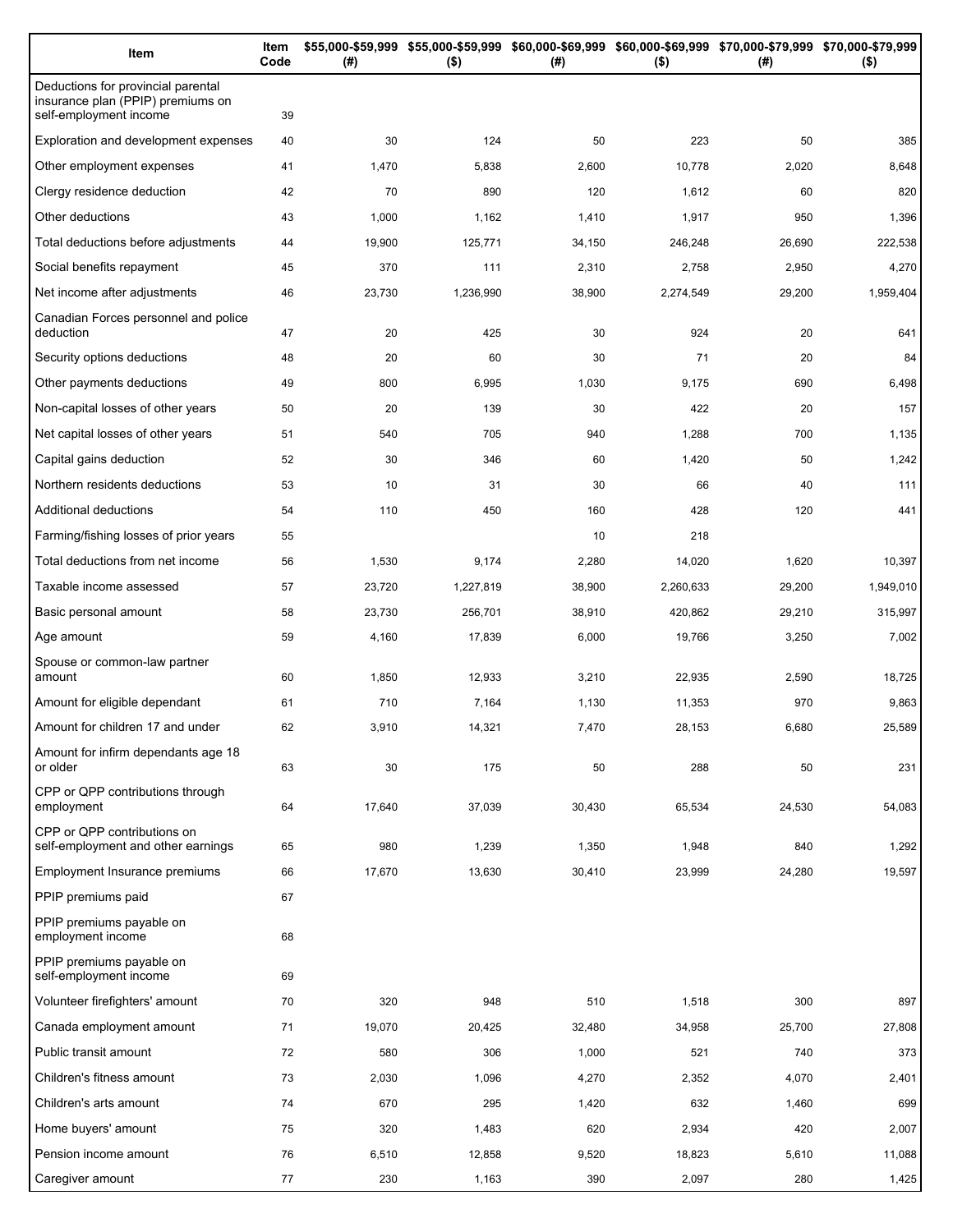| Item                                                                 | Item<br>Code | (#)    | $($ \$)        | (#)    | $($ \$) | \$55,000-\$59,999 \$55,000-\$59,999 \$60,000-\$69,999 \$60,000-\$69,999 \$70,000-\$79,999 \$70,000-\$79,999<br>(#) | $($ \$) |
|----------------------------------------------------------------------|--------------|--------|----------------|--------|---------|--------------------------------------------------------------------------------------------------------------------|---------|
| Disability amount                                                    | 78           | 610    | 4,565          | 860    | 6,466   | 520                                                                                                                | 3,886   |
| Disability amount transferred from a<br>dependant                    | 79           | 440    | 4,440          | 800    | 8,154   | 640                                                                                                                | 6,637   |
| Interest paid on student loans                                       | 80           | 1,360  | 996            | 2,300  | 1,638   | 1,530                                                                                                              | 1,128   |
| Tuition, education, and textbook<br>amounts                          | 81           | 1,190  | 7,940          | 1,930  | 14,882  | 1,370                                                                                                              | 7,880   |
| Tuition, education, and textbook<br>amounts transferred from a child | 82           | 960    | 4,871          | 1,930  | 9,897   | 1,920                                                                                                              | 10,294  |
| Amounts transferred from spouse or<br>common-law partner             | 83           | 680    | 3,489          | 1,160  | 5,702   | 760                                                                                                                | 3,618   |
| Medical expenses                                                     | 84           | 4,290  | 11,208         | 5,890  | 16,301  | 3,300                                                                                                              | 10,311  |
| Total tax credits on personal amounts                                | 85           | 23,730 | 65,573         | 38,910 | 108,263 | 29,210                                                                                                             | 81,428  |
| Allowable charitable donations and<br>government gifts               | 86           | 8,620  | 8,660          | 14,730 | 15,605  | 11,940                                                                                                             | 12,327  |
| Eligible cultural and ecological gifts                               | 87           | 10     | $\overline{2}$ | 20     | 3       | 20                                                                                                                 | 26      |
| Total tax credit on donations and gifts                              | 88           | 8,550  | 2,335          | 14,620 | 4,220   | 11.850                                                                                                             | 3,331   |
| Total federal non-refundable tax credits                             | 89           | 23,730 | 67,907         | 38,910 | 112,483 | 29,210                                                                                                             | 84,758  |
| Federal dividend tax credit                                          | 90           | 4,960  | 6,467          | 8,570  | 13,420  | 6,560                                                                                                              | 11,698  |
| Overseas employment tax credit                                       | 91           |        |                | 10     | 57      | 20                                                                                                                 | 145     |
| Minimum tax carryover                                                | 92           | 40     | 107            | 80     | 192     | 80                                                                                                                 | 181     |
| Basic federal tax                                                    | 93           | 23,300 | 125,817        | 38,350 | 255,747 | 29,010                                                                                                             | 245,073 |
| Federal Foreign Tax Credit                                           | 94           | 1,410  | 194            | 2,440  | 386     | 1,870                                                                                                              | 382     |
| Federal Political contribution tax credit                            | 95           | 260    | 36             | 480    | 71      | 350                                                                                                                | 52      |
| <b>Investment Tax Credit</b>                                         | 96           | 90     | 134            | 120    | 171     | 120                                                                                                                | 213     |
| Labour-sponsored funds tax credit                                    | 97           |        |                | 10     | 5       |                                                                                                                    |         |
| Alternative minimum tax payable                                      | 98           |        |                |        |         | 40                                                                                                                 | 23      |
| Net federal tax                                                      | 99           | 23,270 | 125,451        | 38,310 | 255,128 | 28,990                                                                                                             | 244,426 |
| CPP contributions on self-employment                                 | 100          | 980    | 2,478          | 1,350  | 3,896   | 840                                                                                                                | 2,584   |
| Social Benefits repayment                                            | 101          | 370    | 111            | 2,310  | 2,758   | 2,950                                                                                                              | 4,270   |
| <b>Net Provincial Tax</b>                                            | 102          | 23,550 | 104,466        | 38,680 | 206,073 | 29,090                                                                                                             | 193,712 |
| Total tax payable                                                    | 103          | 23,610 | 232,510        | 38,760 | 467,856 | 29,150                                                                                                             | 444,993 |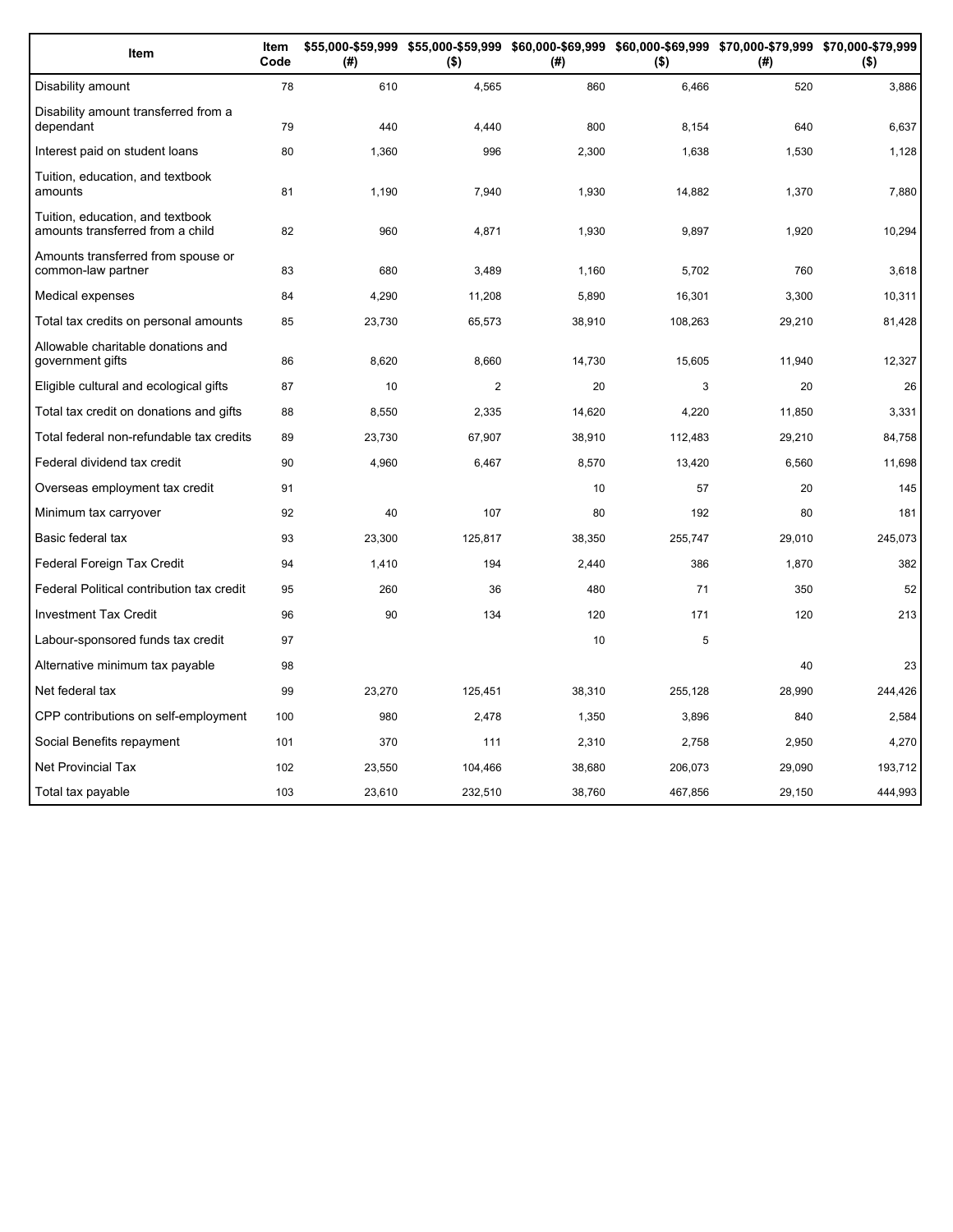| Item                                                              | Item<br>Code   | (#)    | $($ \$)   | (#)    | $($ \$)   | \$80,000-\$89,999 \$80,000-\$89,999 \$90,000-\$99,999 \$90,000-\$99,999 \$100,000-\$149,999 \$100,000-\$149,999<br>(# ) | $($ \$)   |
|-------------------------------------------------------------------|----------------|--------|-----------|--------|-----------|-------------------------------------------------------------------------------------------------------------------------|-----------|
| Number of taxable returns                                         | $\mathbf{1}$   | 19,180 |           | 11,990 |           | 23,360                                                                                                                  |           |
| Number of non-taxable returns                                     | $\overline{2}$ | 20     |           |        |           | 40                                                                                                                      |           |
| Total number of returns                                           | 3              | 19,200 |           | 12,000 |           | 23,400                                                                                                                  |           |
| <b>Employment income</b>                                          | 4              | 16,620 | 1,230,923 | 10,340 | 845,655   | 19,800                                                                                                                  | 1,937,779 |
| Commissions (from employment)                                     | 5              | 480    | 15,812    | 350    | 12,270    | 870                                                                                                                     | 41,364    |
| Other employment income                                           | 6              | 2,330  | 7,312     | 1,590  | 6,118     | 3,560                                                                                                                   | 18,565    |
| Old Age Security pension (OASP)                                   | $\overline{7}$ | 2,040  | 12,169    | 1,270  | 7,394     | 2,710                                                                                                                   | 15,051    |
| CPP or QPP benefits                                               | 8              | 3,360  | 25,844    | 2,130  | 16,427    | 4,090                                                                                                                   | 32,254    |
| Other pensions or superannuation                                  | 9              | 3,280  | 125,686   | 2,120  | 83,374    | 4,240                                                                                                                   | 180,370   |
| Elected split-pension amount                                      | 10             | 700    | 8,835     | 410    | 4,556     | 680                                                                                                                     | 7,236     |
| Universal Child Care Benefit<br>(UCCB)                            | 11             | 460    | 685       | 250    | 374       | 380                                                                                                                     | 603       |
| Employment Insurance and other<br>benefits                        | 12             | 1,610  | 12,476    | 1,000  | 7,666     | 1,790                                                                                                                   | 12,126    |
| Taxable amount of dividends from<br>taxable Canadian corporations | 13             | 4,940  | 80,292    | 3,480  | 68,463    | 9,000                                                                                                                   | 271,888   |
| Interest and other investment<br>income                           | 14             | 4,990  | 8,283     | 3,290  | 6,717     | 7,610                                                                                                                   | 19,261    |
| Net partnership income (Limited<br>or non-active partners only)   | 15             | 70     | 326       | 50     | 84        | 210                                                                                                                     | 613       |
| Net rental income                                                 | 16             | 980    | 2,475     | 670    | 1,987     | 1,640                                                                                                                   | 7,141     |
| Taxable capital gains                                             | 17             | 2,050  | 8,694     | 1,440  | 7,332     | 3,730                                                                                                                   | 25,746    |
| Registered retirement savings<br>plan income (RRSP)               | 18             | 2,810  | 19,713    | 1,780  | 14,565    | 3,150                                                                                                                   | 34,136    |
| Other income                                                      | 19             | 3,440  | 21,042    | 2,460  | 17,366    | 5,880                                                                                                                   | 61,318    |
| Net business income                                               | 20             | 900    | 16,115    | 650    | 11,788    | 1,300                                                                                                                   | 36,539    |
| Net professional income                                           | 21             | 370    | 9,504     | 310    | 10,855    | 750                                                                                                                     | 38,194    |
| Net commission income                                             | 22             | 140    | 4,839     | 100    | 4,243     | 230                                                                                                                     | 13,209    |
| Net farming income                                                | 23             | 120    | 754       | 60     | 270       | 190                                                                                                                     | 1,447     |
| Net fishing income                                                | 24             | 200    | 8,071     | 110    | 5,380     | 250                                                                                                                     | 16,196    |
| Workers' compensation benefits                                    | 25             | 360    | 3,469     | 200    | 2,196     | 300                                                                                                                     | 4,182     |
| Social assistance payments                                        | 26             | 30     | 117       | 10     | 50        | 20                                                                                                                      | 83        |
| Net federal supplements                                           | 27             | 20     | 39        |        |           | 30                                                                                                                      | 69        |
| Total income assessed                                             | 28             | 19,200 | 1,624,651 | 12,000 | 1,136,112 | 23,400                                                                                                                  | 2,777,506 |
| Registered pension plan<br>contributions (RPP)                    | 29             | 10,610 | 57,339    | 6,100  | 34,164    | 10,250                                                                                                                  | 63,092    |
| <b>RRSP</b> deduction                                             | 30             | 8,680  | 47,581    | 5,990  | 41,346    | 13,030                                                                                                                  | 130,914   |
| Deduction for elected<br>split-pension amount                     | 31             | 1,860  | 30,671    | 1,230  | 21,172    | 2,500                                                                                                                   | 49,451    |
| Annual union, professional, or like<br>dues                       | 32             | 8,600  | 8,185     | 4,840  | 4,869     | 8,190                                                                                                                   | 9,206     |
| Child care expenses                                               | 33             | 910    | 4,631     | 520    | 2,812     | 820                                                                                                                     | 4,387     |
| Business investment loss                                          | 34             | 10     | 582       |        |           | 30                                                                                                                      | 622       |
| Moving expenses                                                   | 35             | 120    | 1,223     | 90     | 844       | 160                                                                                                                     | 1,853     |
| Support payments made                                             | 36             | 170    | 1,513     | 140    | 1,472     | 360                                                                                                                     | 5,038     |
| Carrying charges and interest<br>expenses                         | 37             | 2,810  | 4,879     | 1,980  | 4,133     | 4,800                                                                                                                   | 12,544    |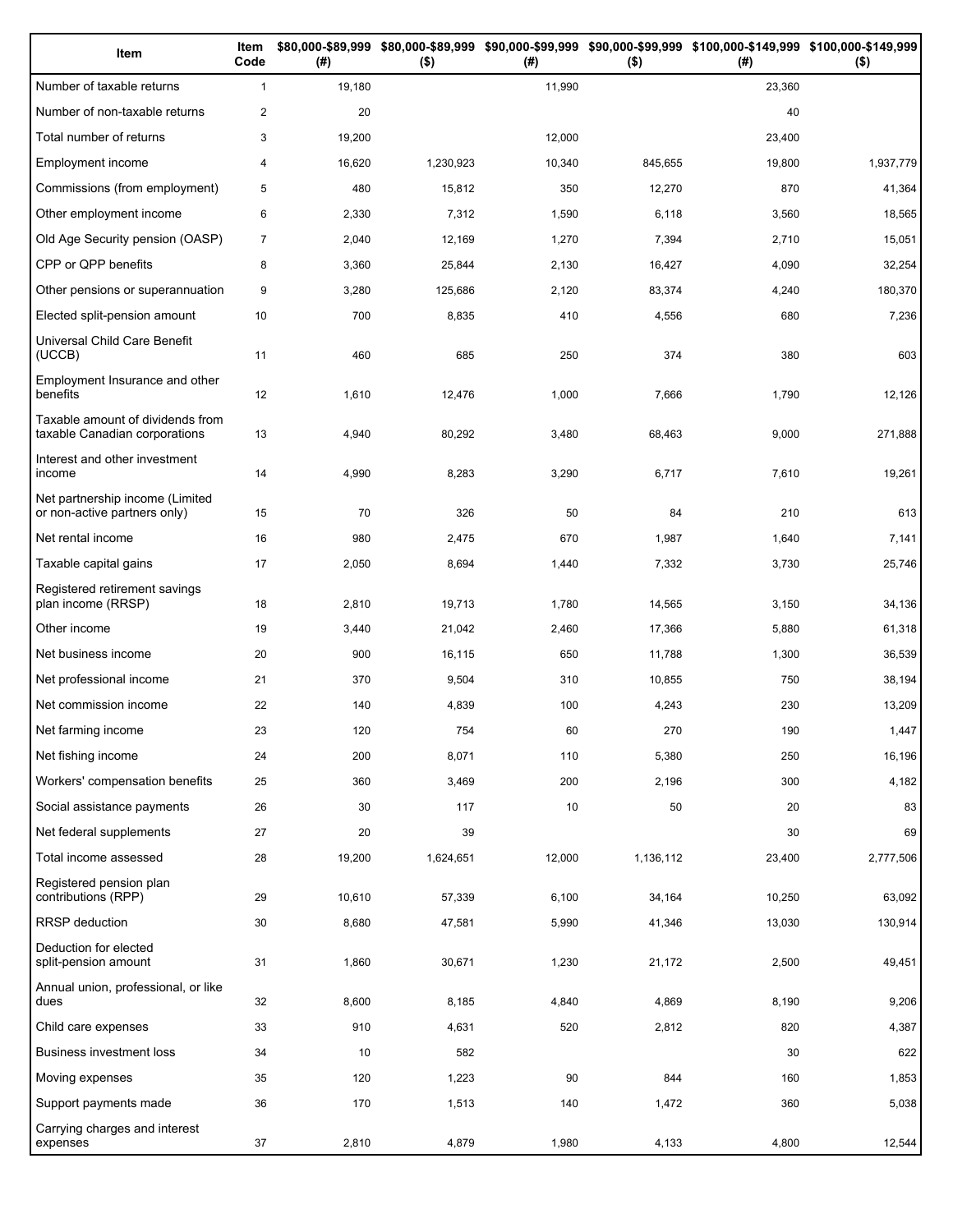| Item                                                                                              | Item<br>Code | (#)    | $($ \$)   | (#)    | $($ \$)   | \$80,000-\$89,999 \$80,000-\$89,999 \$90,000-\$99,999 \$90,000-\$99,999 \$100,000-\$149,999 \$100,000-\$149,999<br>(# ) | $($ \$)   |
|---------------------------------------------------------------------------------------------------|--------------|--------|-----------|--------|-----------|-------------------------------------------------------------------------------------------------------------------------|-----------|
| Deductions for CPP/QPP<br>contributions on self-employment<br>and other earnings                  | 38           | 630    | 1,026     | 450    | 762       | 1,080                                                                                                                   | 1,912     |
| Deductions for provincial parental<br>insurance plan (PPIP) premiums<br>on self-employment income | 39           |        |           |        |           |                                                                                                                         |           |
| Exploration and development<br>expenses                                                           | 40           | 60     | 401       | 40     | 291       | 180                                                                                                                     | 1,529     |
| Other employment expenses                                                                         | 41           | 1,340  | 6,334     | 950    | 4,894     | 2,140                                                                                                                   | 12,669    |
| Clergy residence deduction                                                                        | 42           | 40     | 577       | 20     | 233       | 40                                                                                                                      | 670       |
| Other deductions                                                                                  | 43           | 590    | 1,184     | 390    | 1,273     | 810                                                                                                                     | 4,538     |
| Total deductions before<br>adjustments                                                            | 44           | 17,700 | 166,126   | 11,070 | 118,366   | 21,420                                                                                                                  | 298,424   |
| Social benefits repayment                                                                         | 45           | 2,300  | 4,749     | 1,620  | 4,108     | 3,610                                                                                                                   | 13,100    |
| Net income after adjustments                                                                      | 46           | 19,200 | 1,454,005 | 12,000 | 1,013,638 | 23,400                                                                                                                  | 2,466,003 |
| Canadian Forces personnel and<br>police deduction                                                 | 47           | 30     | 1,103     | 20     | 926       | 40                                                                                                                      | 1,193     |
| Security options deductions                                                                       | 48           | 20     | 38        | 30     | 76        | 110                                                                                                                     | 837       |
| Other payments deductions                                                                         | 49           | 400    | 3,624     | 220    | 2,274     | 340                                                                                                                     | 4,313     |
| Non-capital losses of other years                                                                 | 50           |        |           | 10     | 185       | 10                                                                                                                      | 250       |
| Net capital losses of other years                                                                 | 51           | 560    | 1,206     | 420    | 729       | 1,130                                                                                                                   | 3,376     |
| Capital gains deduction                                                                           | 52           | 40     | 1,567     | 40     | 1,510     | 140                                                                                                                     | 7,023     |
| Northern residents deductions                                                                     | 53           | 50     | 101       | 40     | 87        | 140                                                                                                                     | 410       |
| Additional deductions                                                                             | 54           | 70     | 507       | 50     | 116       | 130                                                                                                                     | 1,472     |
| Farming/fishing losses of prior<br>years                                                          | 55           |        |           |        |           | 10                                                                                                                      | 441       |
| Total deductions from net income                                                                  | 56           | 1,160  | 8,294     | 810    | 5,912     | 1,990                                                                                                                   | 19,317    |
| Taxable income assessed                                                                           | 57           | 19,200 | 1,445,723 | 12,000 | 1,007,726 | 23,390                                                                                                                  | 2,446,834 |
| Basic personal amount                                                                             | 58           | 19,200 | 207,763   | 12,000 | 129,770   | 23,400                                                                                                                  | 253,130   |
| Age amount                                                                                        | 59           | 1,240  | 2,477     | 520    | 916       | 450                                                                                                                     | 775       |
| Spouse or common-law partner<br>amount                                                            | 60           | 1,870  | 13,714    | 1,330  | 9,805     | 2,930                                                                                                                   | 22,411    |
| Amount for eligible dependant                                                                     | 61           | 520    | 5,327     | 330    | 3,255     | 490                                                                                                                     | 4,987     |
| Amount for children 17 and under                                                                  | 62           | 4,620  | 18,034    | 3,050  | 11,952    | 6,220                                                                                                                   | 25,056    |
| Amount for infirm dependants age<br>18 or older                                                   | 63           | 40     | 216       | 20     | 81        | 40                                                                                                                      | 225       |
| CPP or QPP contributions<br>through employment                                                    | 64           | 16,180 | 35,776    | 10,040 | 22,261    | 19,070                                                                                                                  | 42,230    |
| CPP or QPP contributions on<br>self-employment and other                                          |              |        |           |        |           |                                                                                                                         |           |
| earnings<br>Employment Insurance premiums                                                         | 65           | 630    | 1,026     | 450    | 762       | 1,080                                                                                                                   | 1,912     |
| PPIP premiums paid                                                                                | 66<br>67     | 15,880 | 12,913    | 9,730  | 7,938     | 17,750                                                                                                                  | 14,469    |
| PPIP premiums payable on                                                                          |              |        |           |        |           |                                                                                                                         |           |
| employment income                                                                                 | 68           |        |           |        |           |                                                                                                                         |           |
| PPIP premiums payable on<br>self-employment income                                                | 69           |        |           |        |           |                                                                                                                         |           |
| Volunteer firefighters' amount                                                                    | 70           | 210    | 639       | 80     | 249       | 170                                                                                                                     | 516       |
| Canada employment amount                                                                          | 71           | 16,930 | 18,332    | 10,570 | 11,435    | 20,190                                                                                                                  | 21,864    |
| Public transit amount                                                                             | 72           | 500    | 257       | 320    | 167       | 440                                                                                                                     | 213       |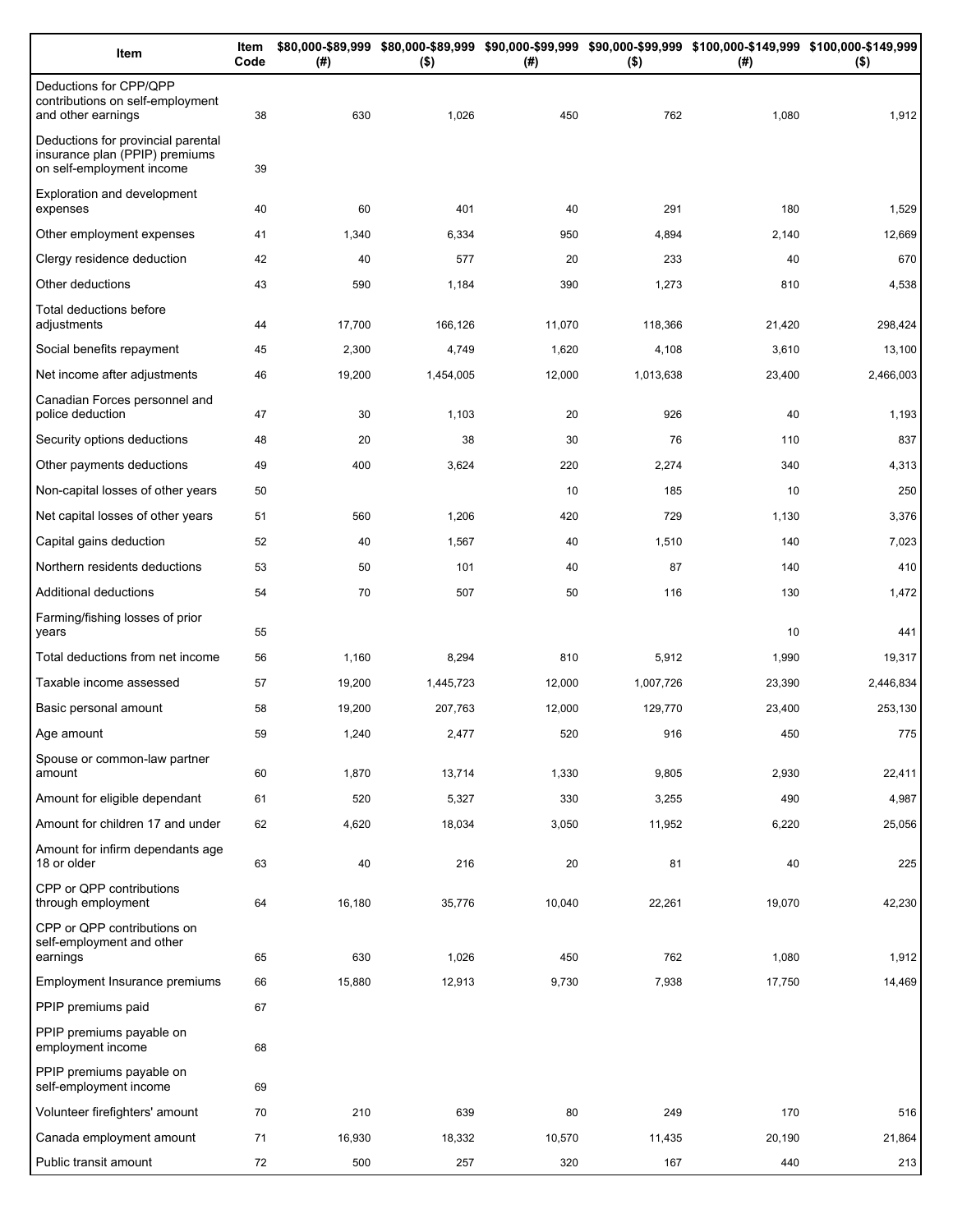| Item                                                                 | Item<br>Code | (# )   | $($ \$) | (#)    | $($ \$) | \$80,000-\$89,999 \$80,000-\$89,999 \$90,000-\$99,999 \$90,000-\$99,999 \$100,000-\$149,999 \$100,000-\$149,999<br>(#) | $($ \$) |
|----------------------------------------------------------------------|--------------|--------|---------|--------|---------|------------------------------------------------------------------------------------------------------------------------|---------|
| Children's fitness amount                                            | 73           | 3,010  | 1,856   | 1,970  | 1,274   | 4,270                                                                                                                  | 2,900   |
| Children's arts amount                                               | 74           | 1,120  | 560     | 760    | 397     | 1,760                                                                                                                  | 997     |
| Home buyers' amount                                                  | 75           | 190    | 894     | 120    | 541     | 180                                                                                                                    | 886     |
| Pension income amount                                                | 76           | 3,760  | 7,412   | 2,450  | 4,806   | 4,760                                                                                                                  | 9,346   |
| Caregiver amount                                                     | 77           | 200    | 1,021   | 120    | 666     | 230                                                                                                                    | 1,267   |
| Disability amount                                                    | 78           | 300    | 2,264   | 180    | 1,373   | 320                                                                                                                    | 2,384   |
| Disability amount transferred from<br>a dependant                    | 79           | 440    | 4,455   | 270    | 2,915   | 500                                                                                                                    | 5,226   |
| Interest paid on student loans                                       | 80           | 730    | 467     | 410    | 236     | 510                                                                                                                    | 321     |
| Tuition, education, and textbook<br>amounts                          | 81           | 780    | 3,981   | 440    | 2,184   | 620                                                                                                                    | 3,696   |
| Tuition, education, and textbook<br>amounts transferred from a child | 82           | 1,570  | 8,586   | 1,130  | 6,050   | 2,630                                                                                                                  | 15,048  |
| Amounts transferred from spouse<br>or common-law partner             | 83           | 520    | 2,409   | 350    | 1,612   | 640                                                                                                                    | 3,024   |
| Medical expenses                                                     | 84           | 1,860  | 6,041   | 1,160  | 3,906   | 2,630                                                                                                                  | 10,881  |
| Total tax credits on personal<br>amounts                             | 85           | 19,200 | 53,465  | 12,000 | 33,683  | 23,400                                                                                                                 | 66,569  |
| Allowable charitable donations<br>and government gifts               | 86           | 8,550  | 9,890   | 5,650  | 6,918   | 12,150                                                                                                                 | 19,642  |
| Eligible cultural and ecological<br>gifts                            | 87           |        |         |        |         |                                                                                                                        |         |
| Total tax credit on donations and<br>gifts                           | 88           | 8,510  | 2,564   | 5,630  | 1,891   | 12,120                                                                                                                 | 5,456   |
| Total federal non-refundable tax<br>credits                          | 89           | 19,200 | 56,030  | 12,000 | 35,575  | 23,400                                                                                                                 | 72,026  |
| Federal dividend tax credit                                          | 90           | 4,980  | 10,962  | 3,510  | 9,348   | 9,020                                                                                                                  | 36,919  |
| Overseas employment tax credit                                       | 91           | 30     | 236     | 40     | 366     | 170                                                                                                                    | 1,879   |
| Minimum tax carryover                                                | 92           | 80     | 160     | 50     | 114     | 220                                                                                                                    | 417     |
| Basic federal tax                                                    | 93           | 19,120 | 193,527 | 11,950 | 141,807 | 23,290                                                                                                                 | 376,872 |
| Federal Foreign Tax Credit                                           | 94           | 1,370  | 443     | 970    | 528     | 2,700                                                                                                                  | 2,506   |
| Federal Political contribution tax<br>credit                         | 95           | 250    | 42      | 210    | 38      | 480                                                                                                                    | 93      |
| <b>Investment Tax Credit</b>                                         | 96           | 100    | 127     | 50     | 49      | 200                                                                                                                    | 353     |
| Labour-sponsored funds tax credit                                    | 97           |        |         |        |         | 10                                                                                                                     | 9       |
| Alternative minimum tax payable                                      | 98           | 100    | 69      | 110    | 115     | 400                                                                                                                    | 530     |
| Net federal tax                                                      | 99           | 19,100 | 192,915 | 11,940 | 141,192 | 23,250                                                                                                                 | 373,997 |
| CPP contributions on<br>self-employment                              | 100          | 630    | 2,053   | 450    | 1,524   | 1,080                                                                                                                  | 3,823   |
| Social Benefits repayment                                            | 101          | 2,300  | 4,749   | 1,620  | 4,108   | 3,610                                                                                                                  | 13,100  |
| Net Provincial Tax                                                   | 102          | 19,140 | 152,836 | 11,960 | 110,968 | 23,280                                                                                                                 | 285,590 |
| Total tax payable                                                    | 103          | 19,180 | 352,554 | 11,990 | 257,793 | 23,360                                                                                                                 | 676,511 |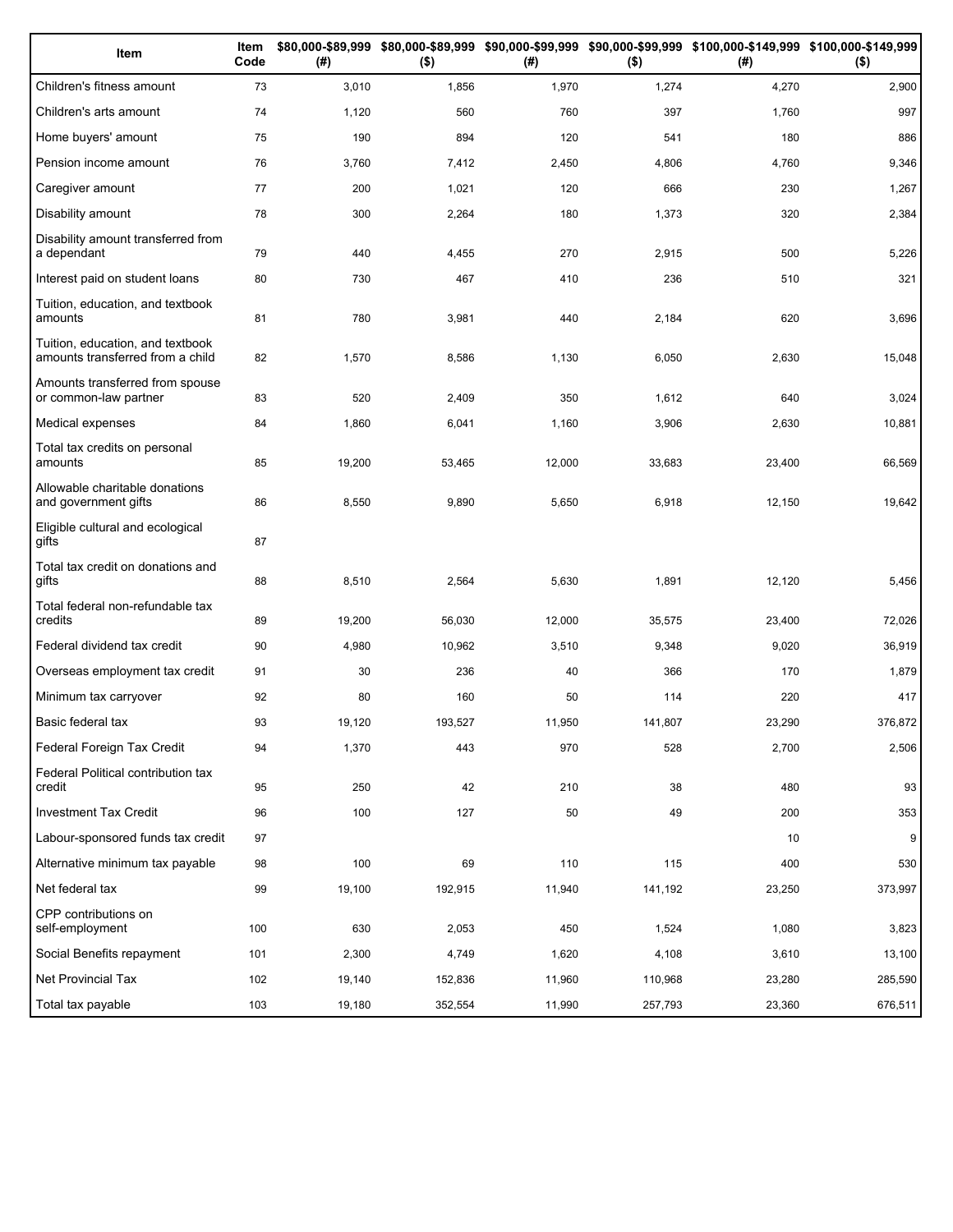| Item                                                                                           | Item<br>Code | (#)   | \$150,000-\$249,999 \$150,000-\$249,999<br>$($ \$) | \$250,000<br>and<br>over (#) | \$250,000<br>and<br>over (\$) |
|------------------------------------------------------------------------------------------------|--------------|-------|----------------------------------------------------|------------------------------|-------------------------------|
| Number of taxable returns                                                                      | $\mathbf{1}$ | 7,970 |                                                    | 3,080                        |                               |
| Number of non-taxable returns                                                                  | 2            | 20    |                                                    |                              |                               |
| Total number of returns                                                                        | 3            | 7,990 |                                                    | 3,090                        |                               |
| Employment income                                                                              | 4            | 6,110 | 817,720                                            | 2,200                        | 596,403                       |
| Commissions (from employment)                                                                  | 5            | 390   | 33,170                                             | 190                          | 51,508                        |
| Other employment income                                                                        | 6            | 1,280 | 25,469                                             | 460                          | 33,872                        |
| Old Age Security pension (OASP)                                                                | 7            | 1,300 | 6,680                                              | 720                          | 3,524                         |
| CPP or QPP benefits                                                                            | 8            | 1,630 | 12,977                                             | 840                          | 6,734                         |
| Other pensions or superannuation                                                               | 9            | 1,590 | 81,153                                             | 610                          | 45,316                        |
| Elected split-pension amount                                                                   | 10           | 200   | 2,540                                              | 70                           | 437                           |
| Universal Child Care Benefit (UCCB)                                                            | 11           | 140   | 233                                                | 30                           | 41                            |
| Employment Insurance and other benefits                                                        | 12           | 340   | 2,286                                              | 40                           | 367                           |
| Taxable amount of dividends from taxable Canadian corporations                                 | 13           | 4,390 | 262,211                                            | 2,200                        | 358,548                       |
| Interest and other investment income                                                           | 14           | 3,550 | 16,742                                             | 1,940                        | 23,834                        |
| Net partnership income (Limited or non-active partners only)                                   | 15           | 160   | 897                                                | 150                          | 1,123                         |
| Net rental income                                                                              | 16           | 710   | 5,261                                              | 310                          | 8,994                         |
| Taxable capital gains                                                                          | 17           | 1,950 | 36,399                                             | 1,230                        | 135,250                       |
| Registered retirement savings plan income (RRSP)                                               | 18           | 850   | 17,151                                             | 240                          | 20,716                        |
| Other income                                                                                   | 19           | 2,630 | 48,303                                             | 1,350                        | 72,451                        |
| Net business income                                                                            | 20           | 460   | 19,227                                             | 160                          | 8,641                         |
| Net professional income                                                                        | 21           | 620   | 64,991                                             | 340                          | 80,188                        |
| Net commission income                                                                          | 22           | 80    | 4,685                                              | 30                           | 3,951                         |
| Net farming income                                                                             | 23           | 90    | 2,198                                              | 40                           | 3,849                         |
| Net fishing income                                                                             | 24           | 90    | 8,071                                              | 20                           | 4,361                         |
| Workers' compensation benefits                                                                 | 25           | 60    | 785                                                | 10                           | 71                            |
| Social assistance payments                                                                     | 26           |       |                                                    |                              |                               |
| Net federal supplements                                                                        | 27           | 10    | 31                                                 |                              |                               |
| Total income assessed                                                                          | 28           | 7,990 | 1,470,249                                          | 3,090                        | 1,461,170                     |
| Registered pension plan contributions (RPP)                                                    | 29           | 2,250 | 16,337                                             | 620                          | 5,092                         |
| <b>RRSP</b> deduction                                                                          | 30           | 4,830 | 77,442                                             | 1,760                        | 38,441                        |
| Deduction for elected split-pension amount                                                     | 31           | 880   | 19,268                                             | 290                          | 7,781                         |
| Annual union, professional, or like dues                                                       | 32           | 1,750 | 2,164                                              | 370                          | 383                           |
| Child care expenses                                                                            | 33           | 280   | 1,584                                              | 70                           | 501                           |
| <b>Business investment loss</b>                                                                | 34           | 20    | 392                                                | 10                           | 909                           |
| Moving expenses                                                                                | 35           | 50    | 801                                                | 20                           | 372                           |
| Support payments made                                                                          | 36           | 170   | 4,500                                              | 110                          | 6,138                         |
| Carrying charges and interest expenses                                                         | 37           | 2,420 | 10,203                                             | 1,400                        | 13,141                        |
| Deductions for CPP/QPP contributions on self-employment and other earnings                     | 38           | 620   | 1,188                                              | 280                          | 555                           |
| Deductions for provincial parental insurance plan (PPIP) premiums on<br>self-employment income | 39           |       |                                                    |                              |                               |
| Exploration and development expenses                                                           | 40           | 160   | 1,846                                              | 150                          | 5,570                         |
| Other employment expenses                                                                      | 41           | 810   | 6,573                                              | 310                          | 5,363                         |
| Clergy residence deduction                                                                     | 42           |       |                                                    |                              |                               |
| Other deductions                                                                               | 43           | 340   | 7,473                                              | 190                          | 12,257                        |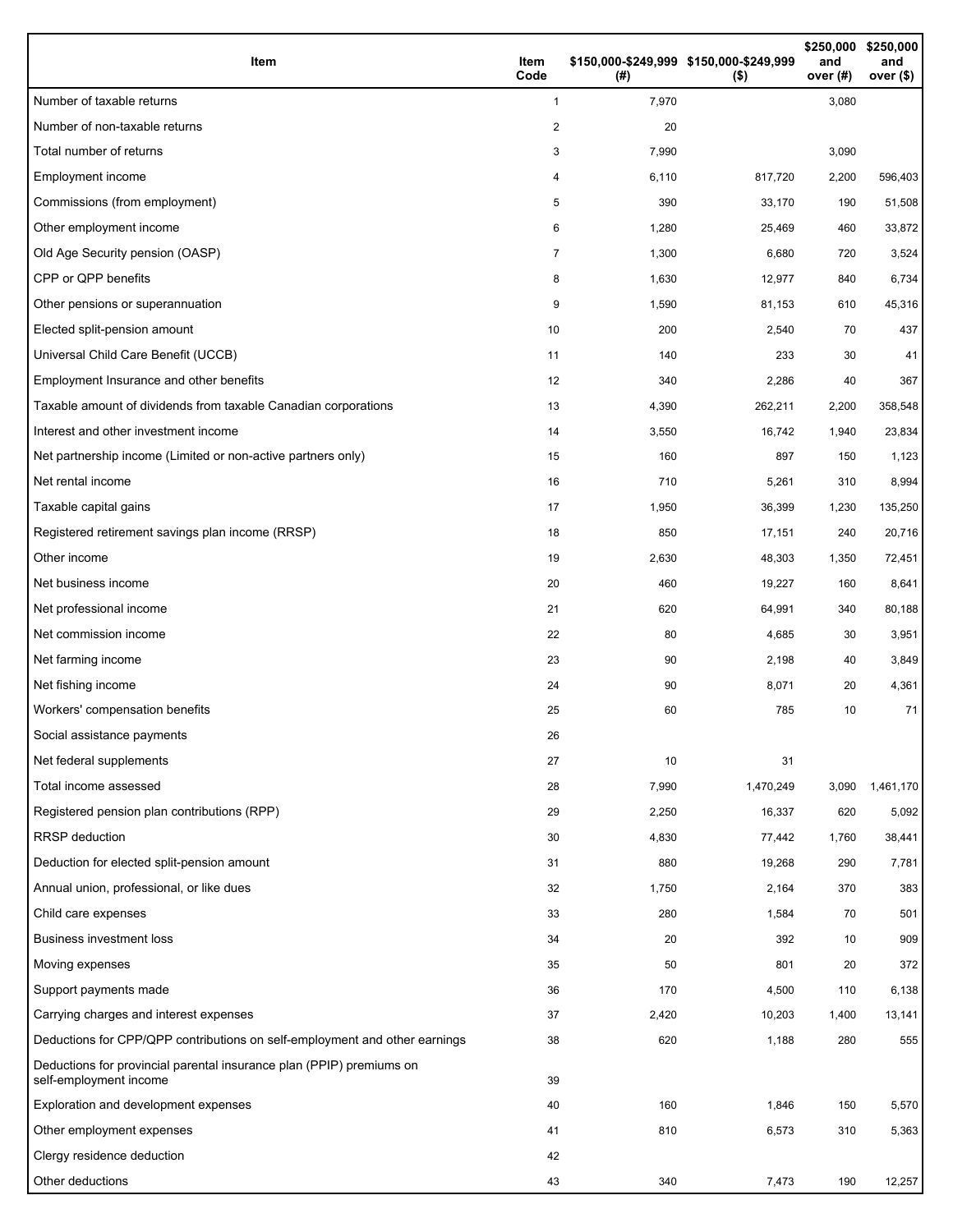| Item                                                              | <b>Item Code</b> | (# )  | \$150,000-\$249,999 \$150,000-\$249,999<br>$($ \$) | \$250,000<br>and<br>over $(#)$ | \$250,000<br>and<br>over $($)$ |
|-------------------------------------------------------------------|------------------|-------|----------------------------------------------------|--------------------------------|--------------------------------|
| Total deductions before adjustments                               | 44               | 7,160 | 149,782                                            | 2,740                          | 96,539                         |
| Social benefits repayment                                         | 45               | 1,290 | 6,898                                              | 590                            | 3,483                          |
| Net income after adjustments                                      | 46               | 7,990 | 1,313,570                                          | 3,090                          | 1,361,167                      |
| Canadian Forces personnel and police deduction                    | 47               |       |                                                    |                                |                                |
| Security options deductions                                       | 48               | 120   | 1,362                                              | 110                            | 12,896                         |
| Other payments deductions                                         | 49               | 70    | 830                                                | 20                             | 96                             |
| Non-capital losses of other years                                 | 50               |       |                                                    |                                |                                |
| Net capital losses of other years                                 | 51               | 620   | 2,998                                              | 380                            | 6,949                          |
| Capital gains deduction                                           | 52               | 150   | 14,255                                             | 190                            | 47,625                         |
| Northern residents deductions                                     | 53               | 50    | 129                                                |                                |                                |
| Additional deductions                                             | 54               | 60    | 1,687                                              | 20                             | 304                            |
| Farming/fishing losses of prior years                             | 55               |       |                                                    |                                |                                |
| Total deductions from net income                                  | 56               | 1,040 | 21,827                                             | 670                            | 68,686                         |
| Taxable income assessed                                           | 57               | 7,990 | 1,291,765                                          | 3,080                          | 1,292,494                      |
| Basic personal amount                                             | 58               | 7,990 | 86,345                                             | 3,090                          | 33,351                         |
| Age amount                                                        | 59               | 40    | 174                                                | 20                             | 53                             |
| Spouse or common-law partner amount                               | 60               | 1,080 | 8,710                                              | 450                            | 3,696                          |
| Amount for eligible dependant                                     | 61               | 150   | 1,551                                              | 40                             | 349                            |
| Amount for children 17 and under                                  | 62               | 2,220 | 9,013                                              | 820                            | 3,571                          |
| Amount for infirm dependants age 18 or older                      | 63               | 20    | 88                                                 |                                |                                |
| CPP or QPP contributions through employment                       | 64               | 5,740 | 12,557                                             | 1,950                          | 4,228                          |
| CPP or QPP contributions on self-employment and other earnings    | 65               | 620   | 1,188                                              | 280                            | 555                            |
| Employment Insurance premiums                                     | 66               | 4,760 | 3,835                                              | 1,340                          | 1,054                          |
| PPIP premiums paid                                                | 67               |       |                                                    |                                |                                |
| PPIP premiums payable on employment income                        | 68               |       |                                                    |                                |                                |
| PPIP premiums payable on self-employment income                   | 69               |       |                                                    |                                |                                |
| Volunteer firefighters' amount                                    | 70               |       |                                                    |                                |                                |
| Canada employment amount                                          | 71               | 6,320 | 6,835                                              | 2,300                          | 2,486                          |
| Public transit amount                                             | 72               | 80    | 39                                                 | 20                             | 5                              |
| Children's fitness amount                                         | 73               | 1,530 | 1,139                                              | 600                            | 501                            |
| Children's arts amount                                            | 74               | 690   | 416                                                | 290                            | 208                            |
| Home buyers' amount                                               | 75               | 40    | 183                                                |                                |                                |
| Pension income amount                                             | 76               | 1,720 | 3,381                                              | 670                            | 1,285                          |
| Caregiver amount                                                  | 77               | 90    | 502                                                | 30                             | 127                            |
| Disability amount                                                 | 78               | 130   | 973                                                | 70                             | 497                            |
| Disability amount transferred from a dependant                    | 79               | 180   | 1,747                                              | 50                             | 525                            |
| Interest paid on student loans                                    | 80               | 100   | 74                                                 | 20                             | 10                             |
| Tuition, education, and textbook amounts                          | 81               | 170   | 815                                                | 50                             | 130                            |
| Tuition, education, and textbook amounts transferred from a child | 82               | 990   | 5,806                                              | 360                            | 2,214                          |
| Amounts transferred from spouse or common-law partner             | 83               | 180   | 863                                                | 70                             | 313                            |
| Medical expenses                                                  | 84               | 1,120 | 6,791                                              | 580                            | 4,730                          |
| Total tax credits on personal amounts                             | 85               | 7,990 | 22,971                                             | 3,090                          | 8,992                          |
| Allowable charitable donations and government gifts               | 86               | 4,650 | 14,855                                             | 2,110                          | 30,404                         |